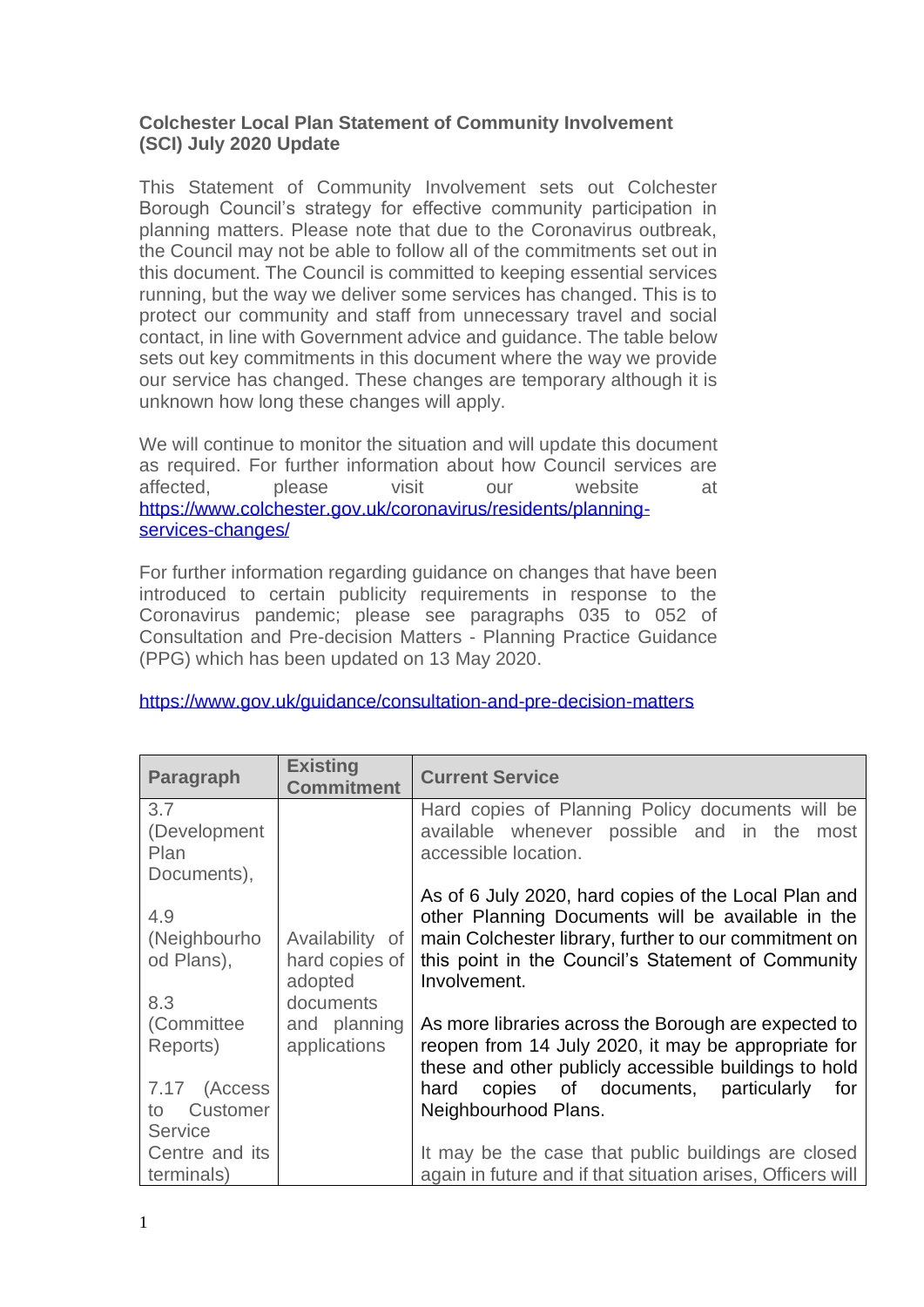|               |                                                  | seek to provide hard copies on request. This maybe<br>on a loan basis to avoid unnecessary printing.                                                                                                                                                                                                                                                                                                                                                             |
|---------------|--------------------------------------------------|------------------------------------------------------------------------------------------------------------------------------------------------------------------------------------------------------------------------------------------------------------------------------------------------------------------------------------------------------------------------------------------------------------------------------------------------------------------|
|               |                                                  | In any event, documents will continue to be available<br>on the Council's website.                                                                                                                                                                                                                                                                                                                                                                               |
|               |                                                  | Council planning documents are available online at<br>https://www.colchester.gov.uk/planning/.                                                                                                                                                                                                                                                                                                                                                                   |
|               |                                                  | Information on planning applications can be viewed<br>at: https://www.colchester.gov.uk/planning-search/                                                                                                                                                                                                                                                                                                                                                         |
|               |                                                  | Specific enquiries can be made to the planning<br>address<br>services<br>e-mail<br>Planning.Services@colchester.gov.uk.                                                                                                                                                                                                                                                                                                                                          |
| 4.12          |                                                  | provide<br>continuing to<br>We<br>support<br>for<br>are<br>Neighbourhood Plan groups. Consultation methods<br>for Neighbourhood Plans are currently being revisited<br>to develop alternatives to providing hard copies of<br>documents and ensuring all those without internet<br>access are informed of the consultation. Consultation<br>methods are likely to require a blend of online and<br>more traditional methods such as writing to the<br>community. |
|               | Neighbourhoo<br>d Plans                          | More information on Neighbourhood Plans in the<br>Borough is available on the Council's website:<br>https://www.colchester.gov.uk/info/cbc-<br>article/?catid=neighbourhood-planning&id=KA-01416                                                                                                                                                                                                                                                                 |
|               |                                                  | The Government has also updated its guidance<br>regarding Neighbourhood Plans, at Paragraph 107 on<br>this<br>page:<br>https://www.gov.uk/guidance/neighbourhood-<br>planning--2?utm_source=59bd2d28-4ebd-4761-<br>$af20-$<br>742d84865702&utm_medium=email&utm_campaign<br>$\equiv 9$                                                                                                                                                                           |
| 7.14 and 7.19 | <b>Site</b><br><b>Notices</b><br>and Site Visits | Officers are now undertaking site visits providing safe<br>social distancing can be ensured. This may include<br>low-risk outdoor areas accessed from open areas.<br>This will continue to be monitored and updated in<br>response to any change in risk level (either increased<br>or decreased).                                                                                                                                                               |
|               |                                                  | It has been particularly helpful when applicants and<br>agents have been able to submit photographic<br>surveys of application sites and buildings to support<br>planning and listed building applications. We will<br>continue to request this sort of information about sites                                                                                                                                                                                  |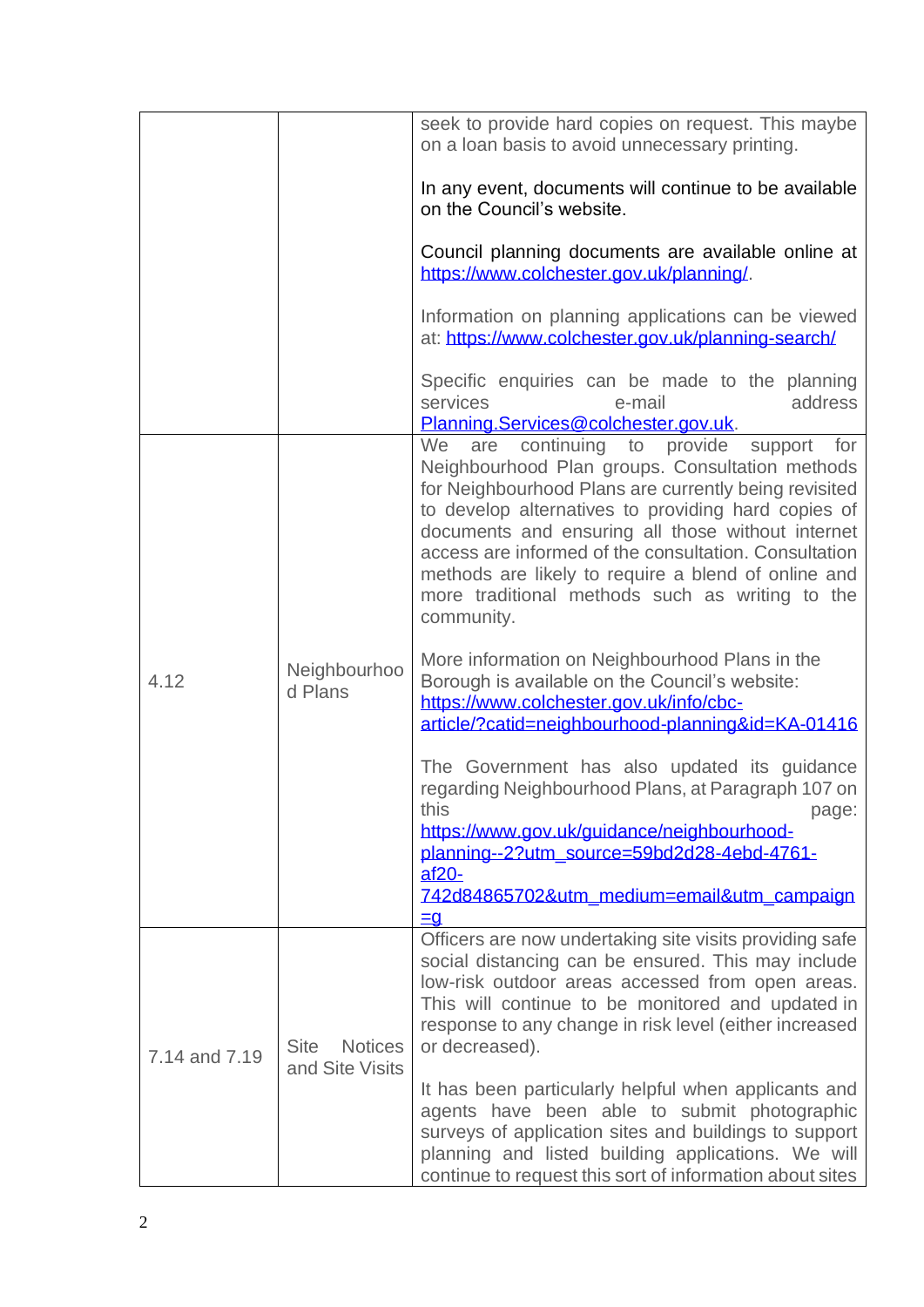|               |                                                          | to enable us to process applications as efficiently as<br>possible.                                                                                                                                                                                                              |
|---------------|----------------------------------------------------------|----------------------------------------------------------------------------------------------------------------------------------------------------------------------------------------------------------------------------------------------------------------------------------|
|               |                                                          | There are certain categories of applications where a<br>site notice is obligatory to avoid invalidating any<br>decision.                                                                                                                                                         |
|               |                                                          | We may need the help of applicants/agents to print a<br>site notice which will be sent via email and to post the<br>notice(s) prominently in a publicly accessible location.<br>We will ask for a photograph of the site notice in situ<br>to be sent via email for our records. |
|               |                                                          | Our validation team will contact you with any such<br>requests and the response should be provided via<br>email.                                                                                                                                                                 |
| 7.23 and 7.24 | Public<br>meetings,<br>Parish<br>and<br>Town<br>Councils | We are not currently holding or attending any face-to-<br>face meetings. Where meetings are being held<br>virtually using web-based technology, the Council will<br>endeavour to participate in such meetings where<br>invited subject to other commitments.                     |
|               |                                                          | All<br>documents<br>online<br>be<br>viewed<br>at:<br>can<br>https://www.colchester.gov.uk/info/category/?id=plan<br>ning-policy                                                                                                                                                  |
|               |                                                          | Information on planning applications can be viewed<br>at: https://www.colchester.gov.uk/planning-search/                                                                                                                                                                         |
| 8.3 and 8.4   | Council<br>Committees<br>and public<br>speaking          | The Council is now conducting virtual meetings using<br>web-based technology. These are likely to operate<br>until May 2021 unless the regulations are extended.                                                                                                                 |
|               |                                                          | The detailed arrangements listed in the 'Public<br>Participation at all Public Meetings' section of the<br>'Remote Meetings Procedure Rules' will be followed<br>to allow public participation to occur.                                                                         |
|               |                                                          | These measures continue to be monitored and<br>reviewed; these will be updated accordingly.<br>Measures for Local Plan Committee and Planning<br>Committee may vary to other Council meetings.                                                                                   |
|               |                                                          | The Have Your Say! Process for Planning Committee<br>is as follows:                                                                                                                                                                                                              |
|               |                                                          | Members of the public may submit written<br>$\bullet$<br>questions/statements by 12 noon the working day<br>before the meeting date. In additional to the<br>questions/statement the following information is                                                                    |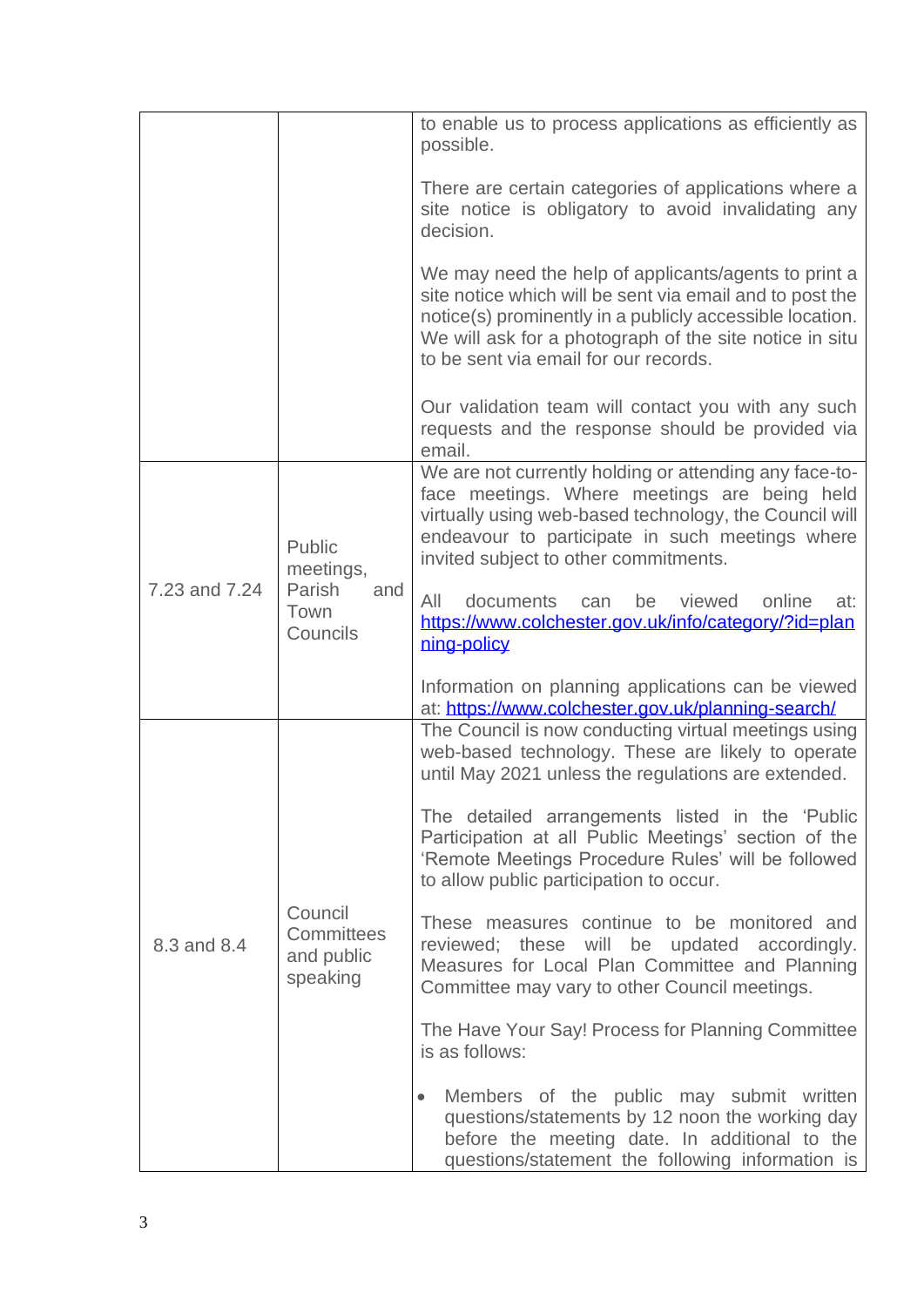|           | required: name, email address, application number<br>and site location.                                |
|-----------|--------------------------------------------------------------------------------------------------------|
| $\bullet$ | Questions/statements should be confined to                                                             |
|           | material planning issues which may be taken into                                                       |
|           | consideration in reaching a decision.                                                                  |
| $\bullet$ | One objector and one supporter will be able to                                                         |
|           | make representations on each application. In                                                           |
|           | circumstances when more than one person wishes                                                         |
|           | to make representation either in opposition or                                                         |
|           | support; the Chairman will decide which one                                                            |
|           | representation will be permitted in accordance with                                                    |
|           | the following criteria:                                                                                |
|           | $\circ$ Is the representation made on behalf of a                                                      |
|           | wider group (i.e. Parish Council<br>or<br><b>Residents Group);</b>                                     |
|           | Proximity of the person making<br>the<br>$\circ$                                                       |
|           | representation to the application site;                                                                |
|           | $\circ$ The timing of the submission.                                                                  |
|           | If you are appointed to speak you will receive an                                                      |
|           | email confirmation including instructions on how to                                                    |
|           | join the meeting.                                                                                      |
| $\bullet$ | The chairman will announce the names of those                                                          |
|           | wishing to make representations to the Committee                                                       |
|           | members.                                                                                               |
| $\bullet$ | A three minute period (equates to 500 words) is<br>allowed for members of the public to ask a question |
|           | or make a statement by audio or video link. Once                                                       |
|           | the time has elapsed, the person will be required                                                      |
|           | to leave the meeting. The remainder of the meeting                                                     |
|           | can be observed online.                                                                                |
|           | Visiting Councillors will be allowed a five minute                                                     |
|           | period to speak.                                                                                       |
|           | The Chairman has discretion to disallow<br>or                                                          |
|           | terminate any public participation which<br>is                                                         |
|           | scurrilous, vexatious, improper, irrelevant<br>or                                                      |
|           | otherwise objectionable.                                                                               |
|           | The Have Your Say! Process for Local Plan                                                              |
|           | Committee is as follows:                                                                               |
|           | Members of the public wishing to<br>make                                                               |
|           | representations will need to register by 12 noon the                                                   |
|           | working day before the meeting date with their                                                         |
|           | email<br>address, and<br>whether<br>the<br>name,                                                       |
|           | representation is a general matter or related to an                                                    |
|           | item of business.                                                                                      |
| $\bullet$ | People indicating that they want to speak will                                                         |
|           | receive an email to confirm whether they will be                                                       |
|           | able to and instructions of how to join the meeting.                                                   |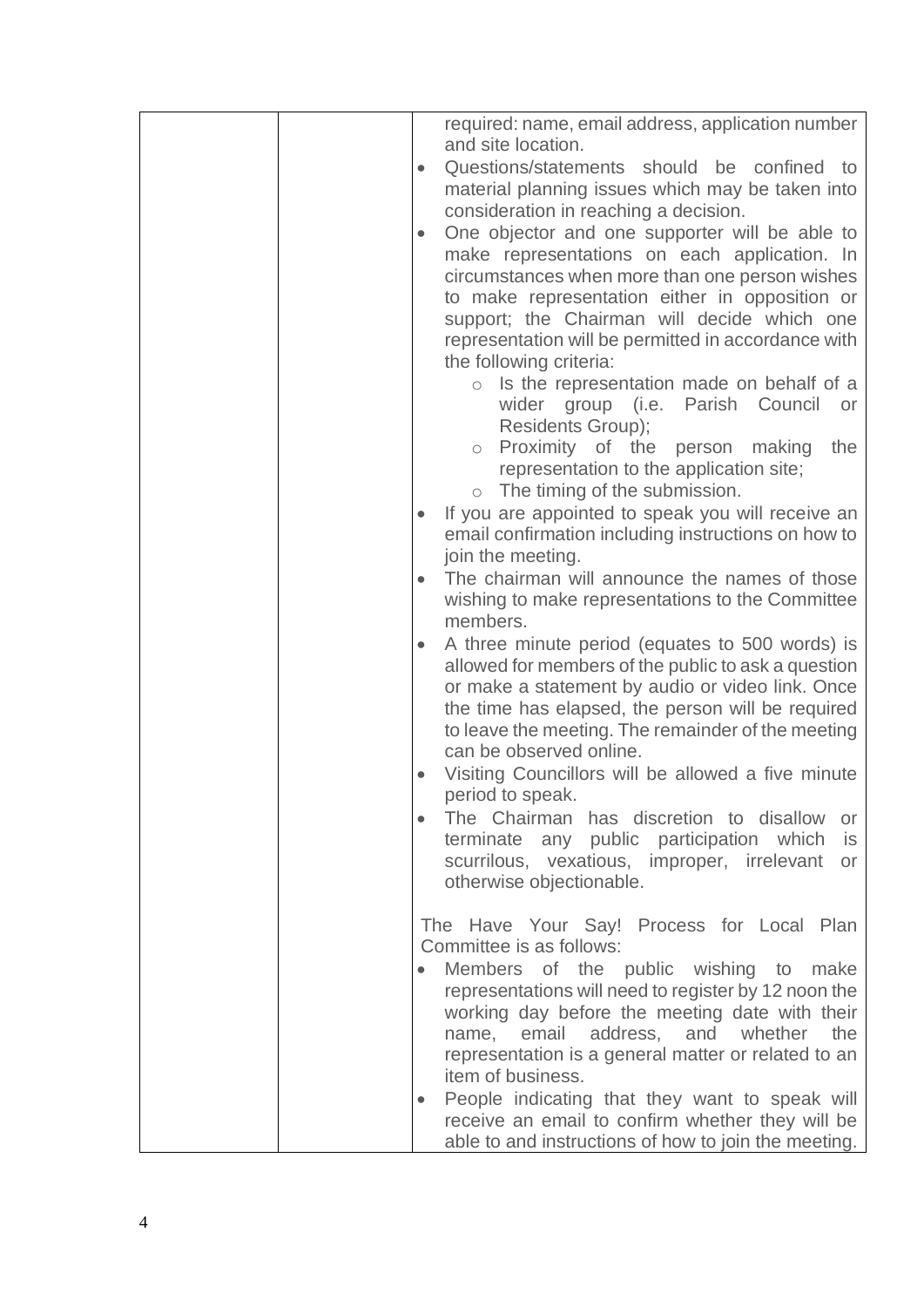|     |                     | All speakers will have their say at the start of the<br>meeting;<br>Each speaker is limited to 3 minutes (500 words<br>maximum) with one submission per meeting.<br>The Have Your Say! Portion of the meeting will<br>$\bullet$<br>be limited to 30 minutes (10 speakers) per<br>meeting;<br>Visiting Councillors can speak in addition to this<br>allocation, limited to 5 minutes each per meeting.<br>More information is available on the Councils website                                                                                                                                                                                                                                                                                                             |
|-----|---------------------|----------------------------------------------------------------------------------------------------------------------------------------------------------------------------------------------------------------------------------------------------------------------------------------------------------------------------------------------------------------------------------------------------------------------------------------------------------------------------------------------------------------------------------------------------------------------------------------------------------------------------------------------------------------------------------------------------------------------------------------------------------------------------|
| 9.1 | Planning<br>Appeals | - Have Your Say!<br>The Planning Inspectorate is developing alternative<br>digital and written means for carrying out hearings<br>and inquiries to allow appeal casework to progress.<br>The Council will work with the Inspectorate to keep as<br>much appeal casework going as is possible with the<br>current restrictions.<br>Details from the Planning Inspectorate of how specific<br>planning appeals are to be carried out will be available<br>on the Council's website under the specific planning<br>application.<br>https://www.colchester.gov.uk/planning-search/<br>The Planning Inspectorate are continuing to update<br>their guidance. For more information visit:<br>https://www.gov.uk/guidance/coronavirus-<br>covid-19-planning-inspectorate-guidance |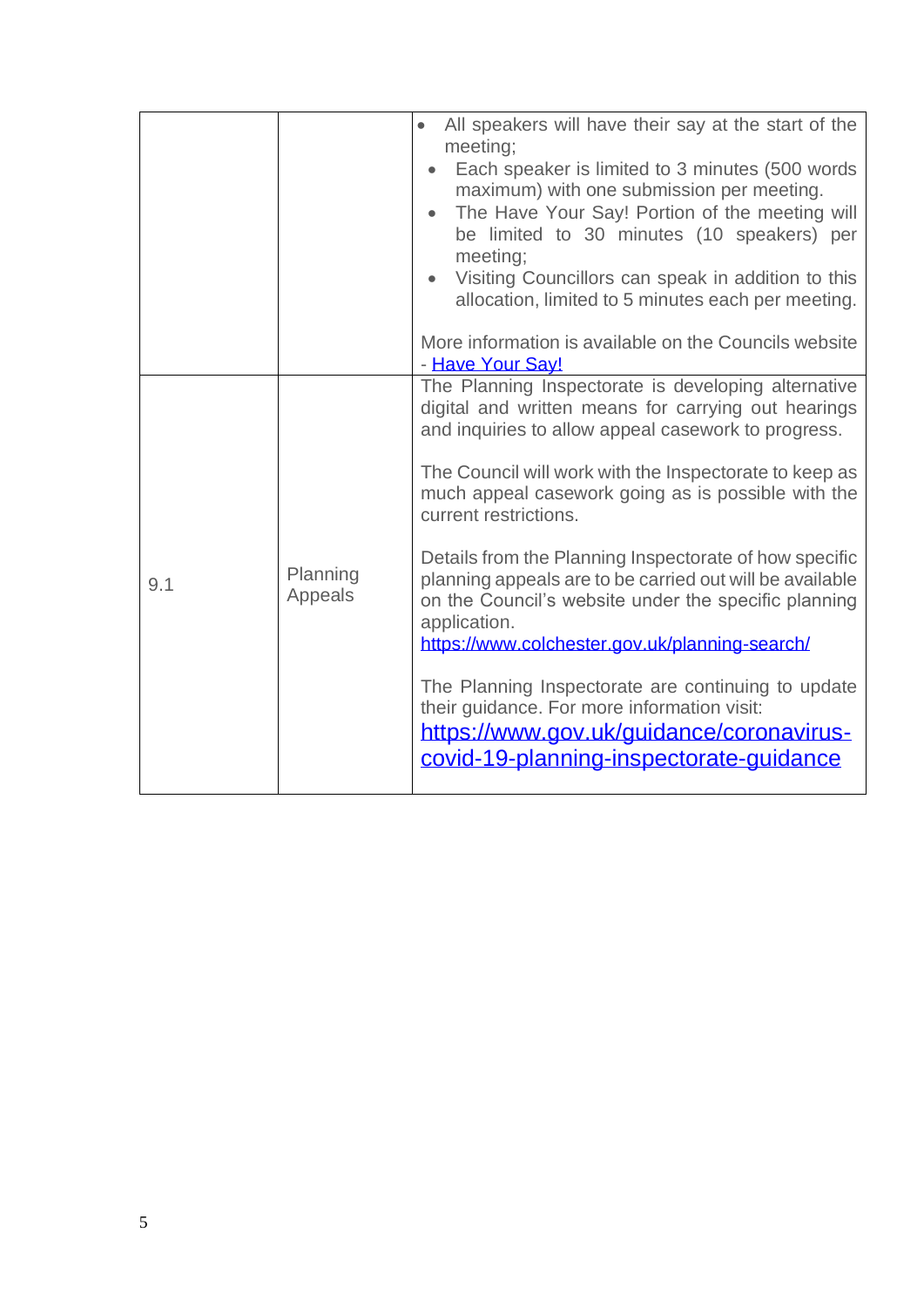

# Statement of **Community** Involvement

**Colchester Borough Council Statement of Community Involvement**

**September 2018**

Colchester Borough Council www.colchester.gov.uk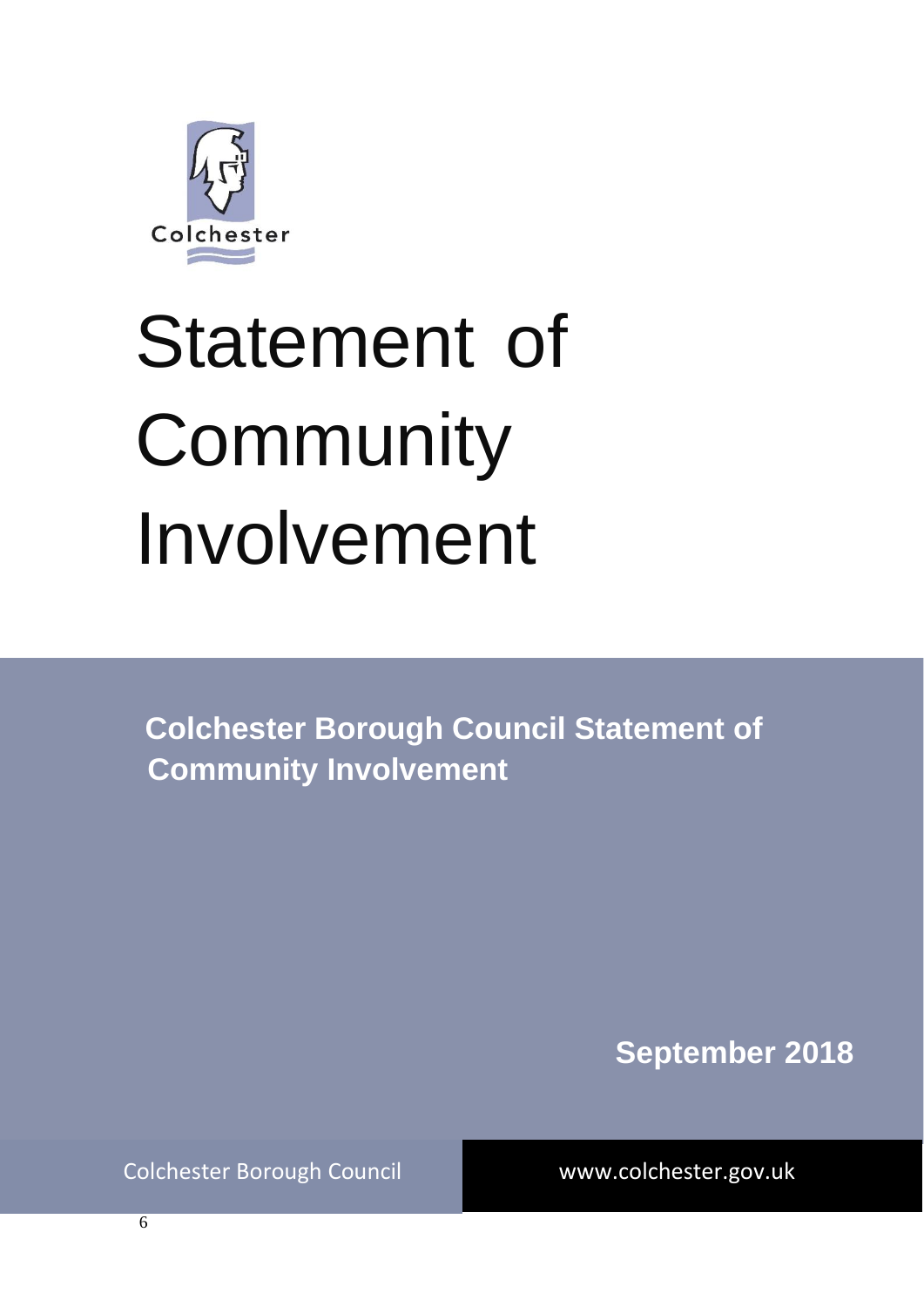Tendring Colchester Borders Garden Community Concept Framework consultation event.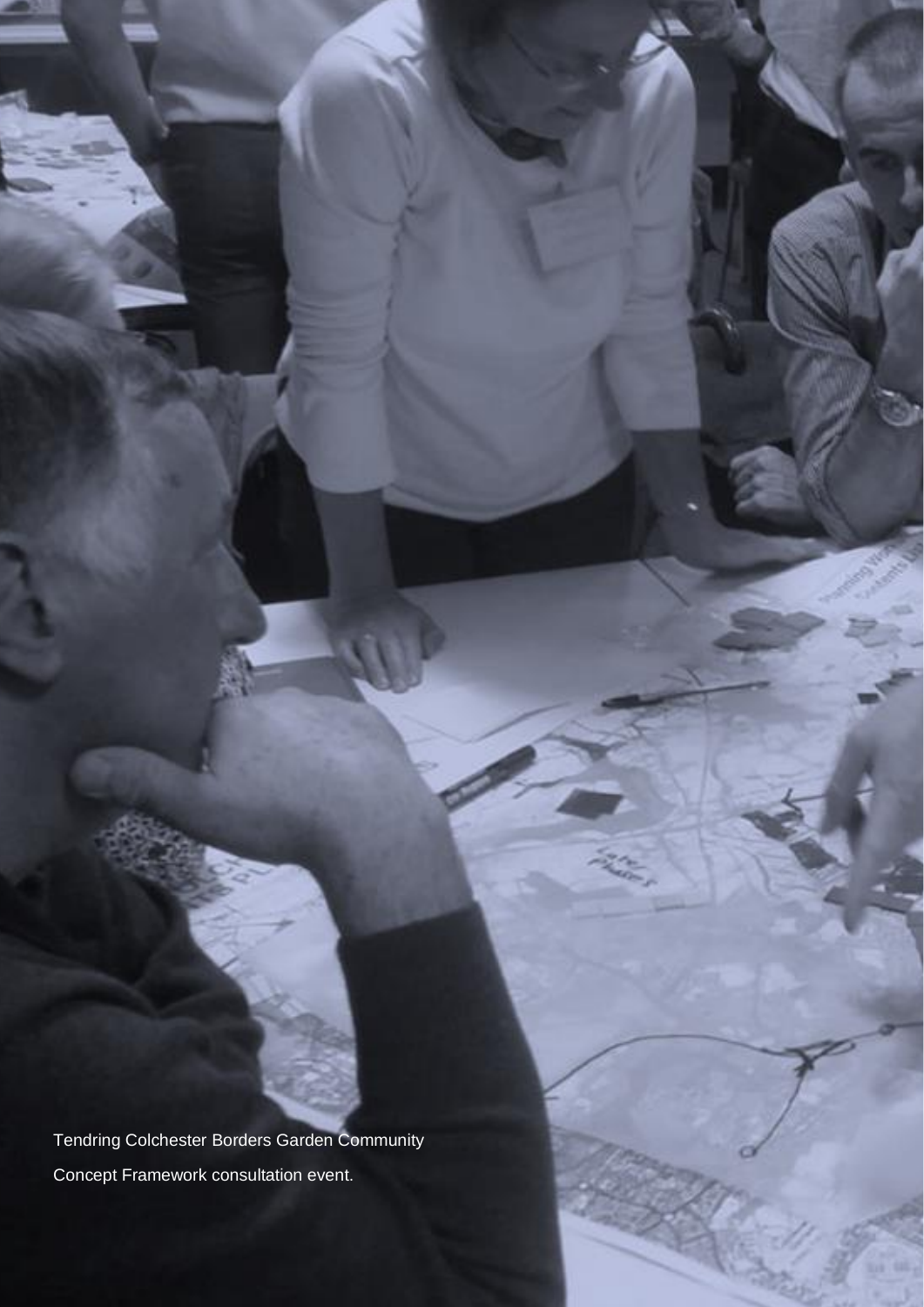## **Contents**

## Page

|              | Introduction               |  |
|--------------|----------------------------|--|
| $\mathbf{2}$ | <b>Colchester Approach</b> |  |

## **Part One: Planning Policy**

| 4. Neighbourhood Plans and Development Orders | 10   |
|-----------------------------------------------|------|
| 5. Supplementary Planning Documents           | - 13 |
| 6. Sustainability Appraisals                  | 14   |

## **Part Two: Development Management**

|    |  | 15  |
|----|--|-----|
| 8. |  | 20  |
|    |  | 21  |
|    |  | -21 |
|    |  |     |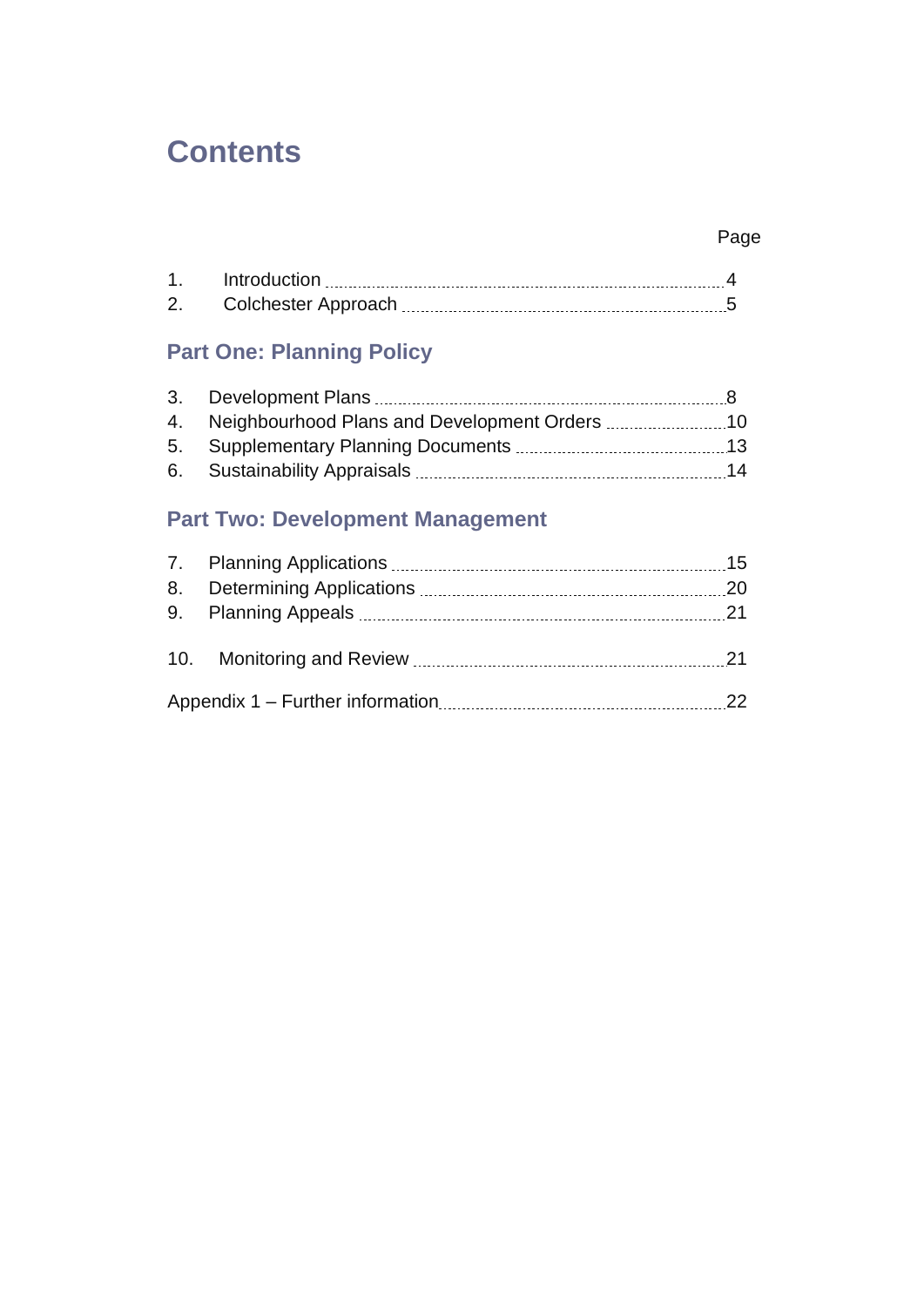# 1. Introduction

#### **What is a Statement of Community Involvement?**

- 1.1 A Statement of Community Involvement (SCI) is a document that Councils are required to produce that sets out what consultation will take place with the community on planning policy documents and planning applications. The document states who the Council will consult with, when and how.
- 1.2 National Planning Practice Guidance states that:

*"Section 18 of the Planning and Compulsory Purchase Act 2004 requires local planning authorities to produce a Statement of Community Involvement, which should explain how they will engage local communities and other interested parties in producing their Local Plan and determining planning applications. The Statement of Community Involvement should be published on the local planning authority's website."*

(Planning Practice Guidance 15-004-20140306) (06.03.14)

1.3 The SCI provides clarity on the extent of community involvement that will take place. It sets out clear consultation procedures and standards that the Council will follow when undertaking consultations on draft planning policy documents and when planning applications are received. This 2018 SCI supersedes the 2013 SCI and has been produced predominantly to reflect changes in national policy and legislation. This requirement has also been taken as an opportunity to make the document more concise and user friendly.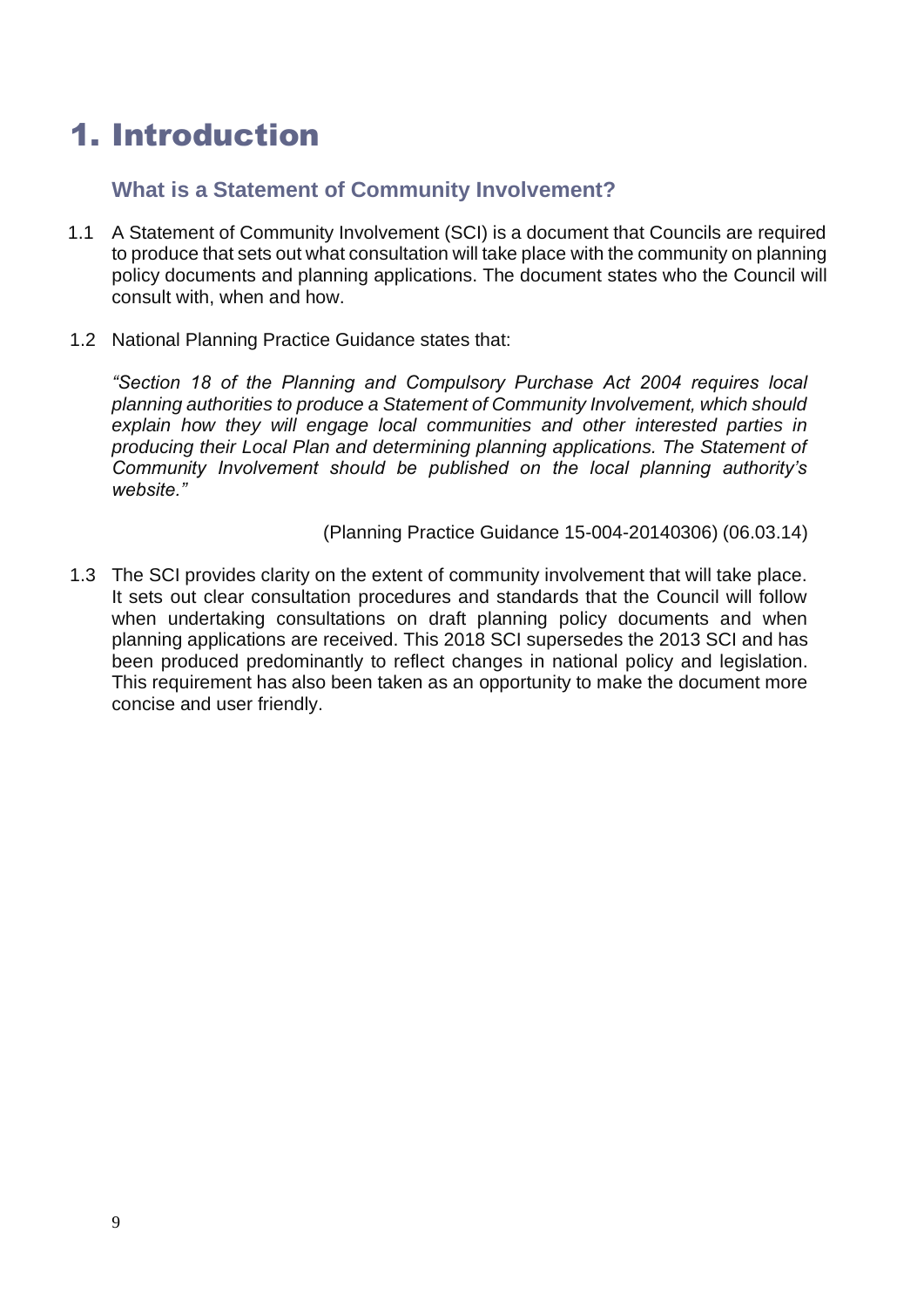# **2. Colchester's Approach**

## **Planning Policy**

- 2.1 Colchester Borough Council attaches great importance to undertaking effective consultation with all stakeholders. The type and coverage of plans has evolved over the years but the overall requirement to ensure wide consultation remains. The NPPF and Localism Act 2011 introduced a new tier of planning called Neighbourhood Plans and provided greater flexibility in the requirements for plan preparation. The continuing source of information and progress on all the Council's planning policy documents continues to be the Local Development Scheme, which is available on the Council's website.
- 2.2 The Local Plan Committee has been established as a sub-committee of Full Council and is open to the public in the same way as other formal council committees. The Committee has responsibility for guiding the Local Plan process and takes decisions on the various documents to be produced. As part of this process they will take account of all consultations.
- 2.3 The shared strategic Section 1 Local Plan for North Essex includes proposals for three cross boundary Garden Communities; two of which are partially within the Colchester Borough. The Council is committed to producing a separate development plan document (DPD) for each of these Garden Communities. The consultations for the Garden Community plans will need to have regard to the Colchester Borough SCI as well as the SCI's of Braintree and Tendring, where appropriate.
- 2.4 As part of involving the community in the preparation of planning policy documents Colchester Borough Council will maintain an up to date consultation database so that any individual or organisation who wishes to be informed of the progress of planning policy documents is directly consulted when a document is consulted on. Further information on how the Council will work with the community on planning policy documents is set out in Part 1 of this document. Anyone wishing to be added to the database can do so by emailing planning.policy@colchester.gov.uk.
- 2.5 Once consultation has taken place on draft planning policy documents, a consultation summary will be produced which will summarise the key points made and provide a response to the issues raised before the document is finalised. This will be published on the Council's website alongside the accompanying committee report.

## Duty to Cooperate

2.6 As part of the statutory Duty to Cooperate, neighbouring councils and other relevant organisations must work together on strategic planning issues that affect them all. In accordance with the Town and Country Planning (Local Planning) (England) Regulations 2012, Colchester Borough Council will work together on strategic planning issues with the organisations shown in the following table.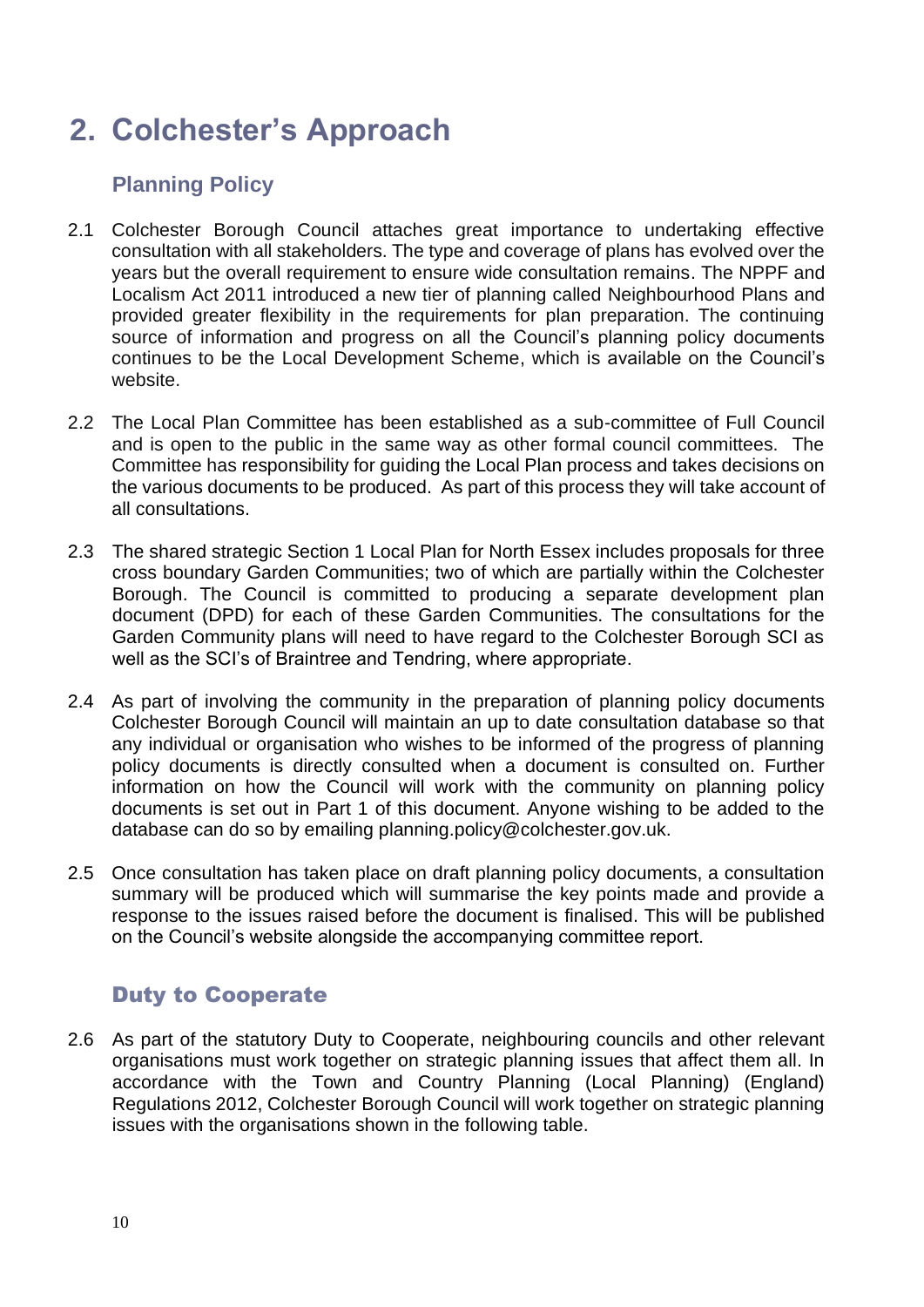| <b>Duty to Cooperate Consultees</b>  | Office of Rail and Road                 |
|--------------------------------------|-----------------------------------------|
| <b>Environment Agency</b>            | <b>Highways Agencies</b>                |
| <b>Historic England</b>              | <b>Integrated Transport Authorities</b> |
| Natural England                      | <b>Highway Authorities</b>              |
| Civil Aviation Authority             | Marine Management Organisation          |
| Homes and Communities Agency         | Local Enterprise Partnerships           |
| <b>Clinical Commissioning Groups</b> | Neighbouring Local Authorities          |
| <b>NHS England</b>                   | <b>Essex County Council</b>             |

#### *Table One – Duty to Cooperate Consultees*

2.7 In addition to the above, the Council is required to consult 'specific' and 'general' consultation bodies and other consultees including the community, neighbourhood plan groups, businesses and third sector groups. The following list of organisations will be informed of any consultation being undertaken, as appropriate.

| <b>Specific Consultation Bodies</b>                                                               | <b>General Consulting Bodies</b>                                                    |
|---------------------------------------------------------------------------------------------------|-------------------------------------------------------------------------------------|
| Neighbouring Local Authorities                                                                    | <b>Voluntary Bodies</b>                                                             |
| All Parish Councils within and adjoining the<br>boundary of Colchester Borough as<br>appropriate. | Ethnic / Racial / National Groups                                                   |
| <b>Essex Police</b>                                                                               | <b>Religious Groups and Churches</b>                                                |
| The Environment Agency                                                                            | <b>Disabled Groups</b>                                                              |
| Historic England                                                                                  | <b>Local Business Support Agencies</b>                                              |
| Natural England                                                                                   | <b>Other Consultees</b>                                                             |
| The Secretary of State for Transport                                                              | <b>Health Agencies</b>                                                              |
| <b>Electronic Communication Providers</b>                                                         | <b>Learning Agencies</b>                                                            |
| <b>Telephone Operators</b>                                                                        | Schools                                                                             |
| <b>Electricity Suppliers</b>                                                                      | <b>Transport Bodies and Groups</b>                                                  |
| Gas undertakers                                                                                   | <b>Sports Clubs</b>                                                                 |
| Sewage Undertakers                                                                                | <b>Recreation Bodies</b>                                                            |
| The Homes and Communities Agency                                                                  | <b>Infrastructure and Service Providers</b>                                         |
| The Ministry of Housing, Communities and<br><b>Local Government</b>                               | Design, Town Planning, Conservation and<br>Landscape and Nature Conservation Bodies |
| <b>Marine Management Organisations</b>                                                            | <b>Environmental Groups</b>                                                         |
| <b>Network Rail</b>                                                                               | <b>Planning Consultants and Agents</b>                                              |
| <b>Highways England</b>                                                                           | The Development Industry                                                            |
| <b>Public Health England</b>                                                                      | Other miscellaneous bodies.                                                         |
| <b>Electricity and Gas Suppliers</b>                                                              |                                                                                     |
| <b>Sport England</b>                                                                              |                                                                                     |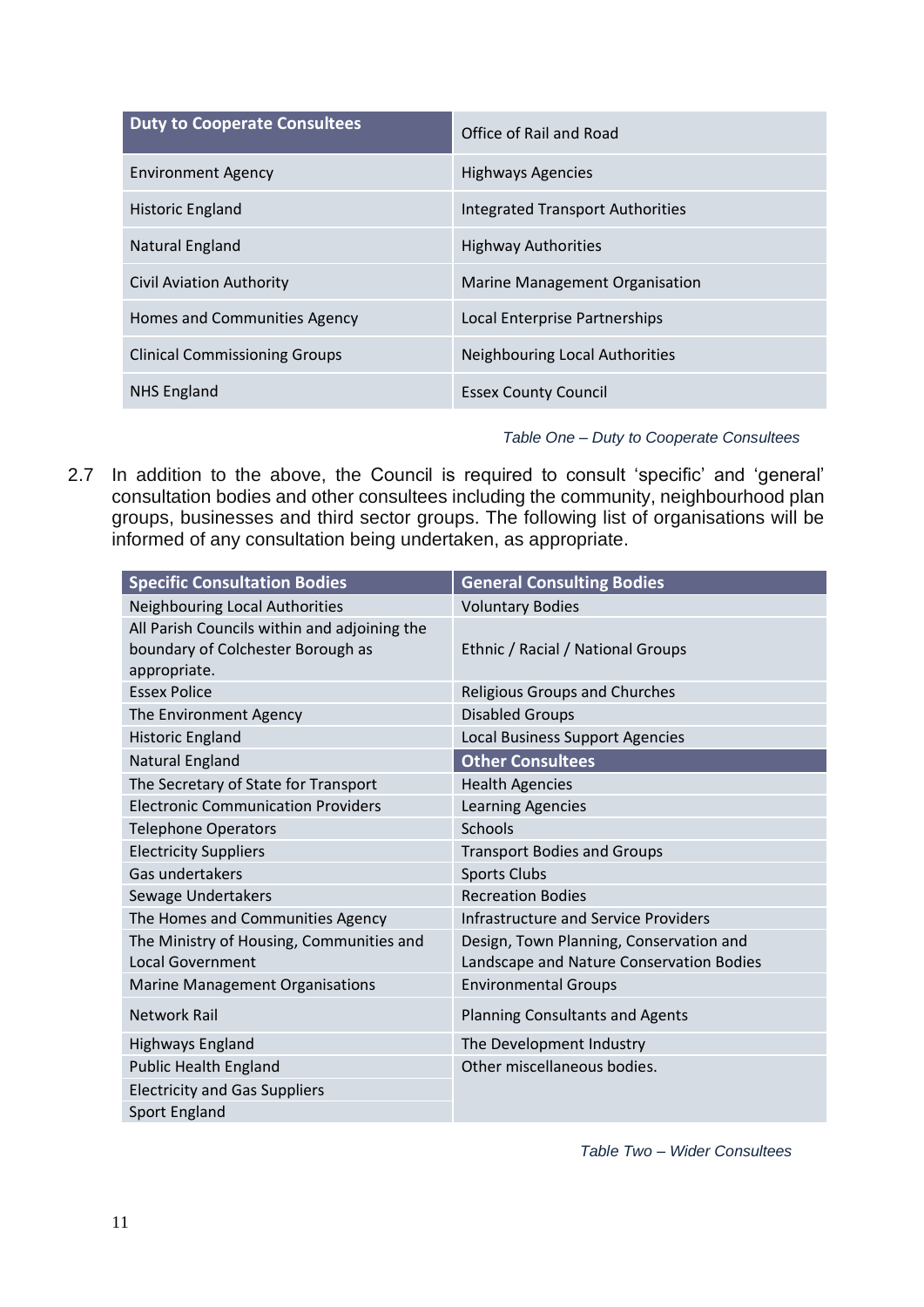2.8 The Council will make sufficient resources available in order to meet its statutory responsibilities and the procedures and standards contained within this SCI.

## **Planning Applications**

2.9 As part of notifying the community when a planning application is received, the Council will ensure there is appropriate publicity to enable members of the public to comment on proposals. Further information on how the Council will consult on planning applications is set out in Part 2 of this SCI.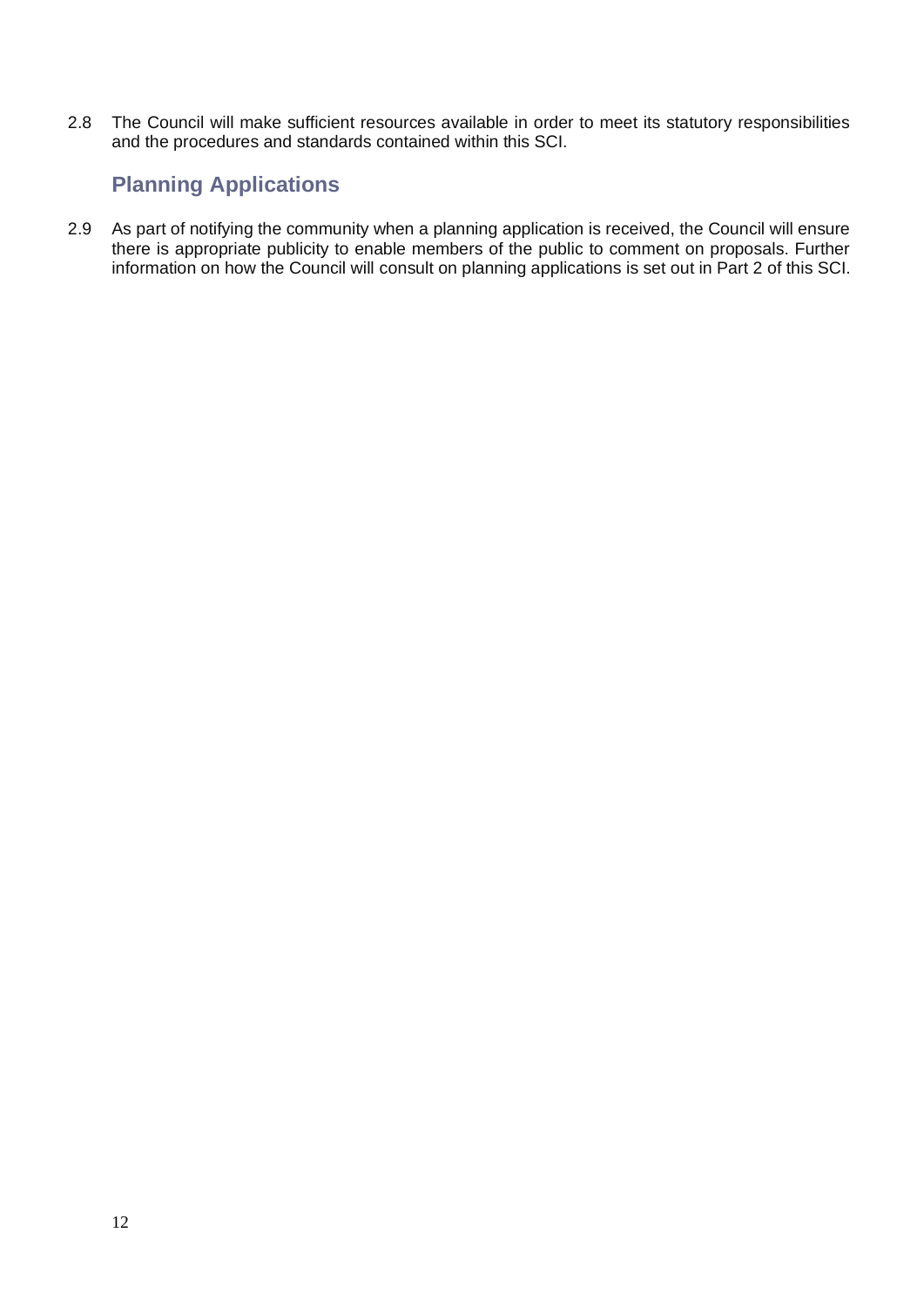# **3. Development Plans**

- 3.1 Applications for planning permission must be determined in accordance with the development plan, unless material considerations indicate otherwise as set out in section 38(6) of the Planning and Compulsory Purchase Act 2004. The previous SCI referred only to Local Plans under this section, however the new shared strategic Section 1 Local Plan for North Essex includes proposals for three cross boundary Garden Communities. The Garden Community DPDs and the Local Plan are all classed as Development Plan Documents (DPDs).
- 3.2 The Borough also has several adopted and emerging Neighbourhood Plans. A Neighbourhood Plan attains the same legal status as the Local Plan once it has been approved at a referendum. At this point it comes into force as part of the statutory development plan for the Borough.

#### **Local Plan**

- 3.3 The Local Plan is the main planning policy document produced by the Council; it contains policies to guide the development of an area and includes allocations that indicate where development will take place (normally over a 15 year period from the adoption of the Plan). As required by national planning policy, the Local Plan should be drawn up by the local planning authority in consultation with the community. It will be reviewed every 5 years in part or in full.
- 3.4 The Local Plan forms part of the Development Plan (along with 'made' Neighbourhood Plans and Garden Community DPDs where appropriate). Planning applications must be determined in accordance with the Development Plan unless other material considerations indicate otherwise.

#### **Garden Community DPDs**

3.5 The Garden Community DPDs that the Councils are currently producing will contain strategies, policies and proposals to guide their development. The DPDs, once adopted by the Council, will include the location and scale of land uses alongside the required infrastructure. As with the Council's Local Plan, the DPDs will be reviewed at 5 year intervals, this process will be subject to the appropriate public consultation.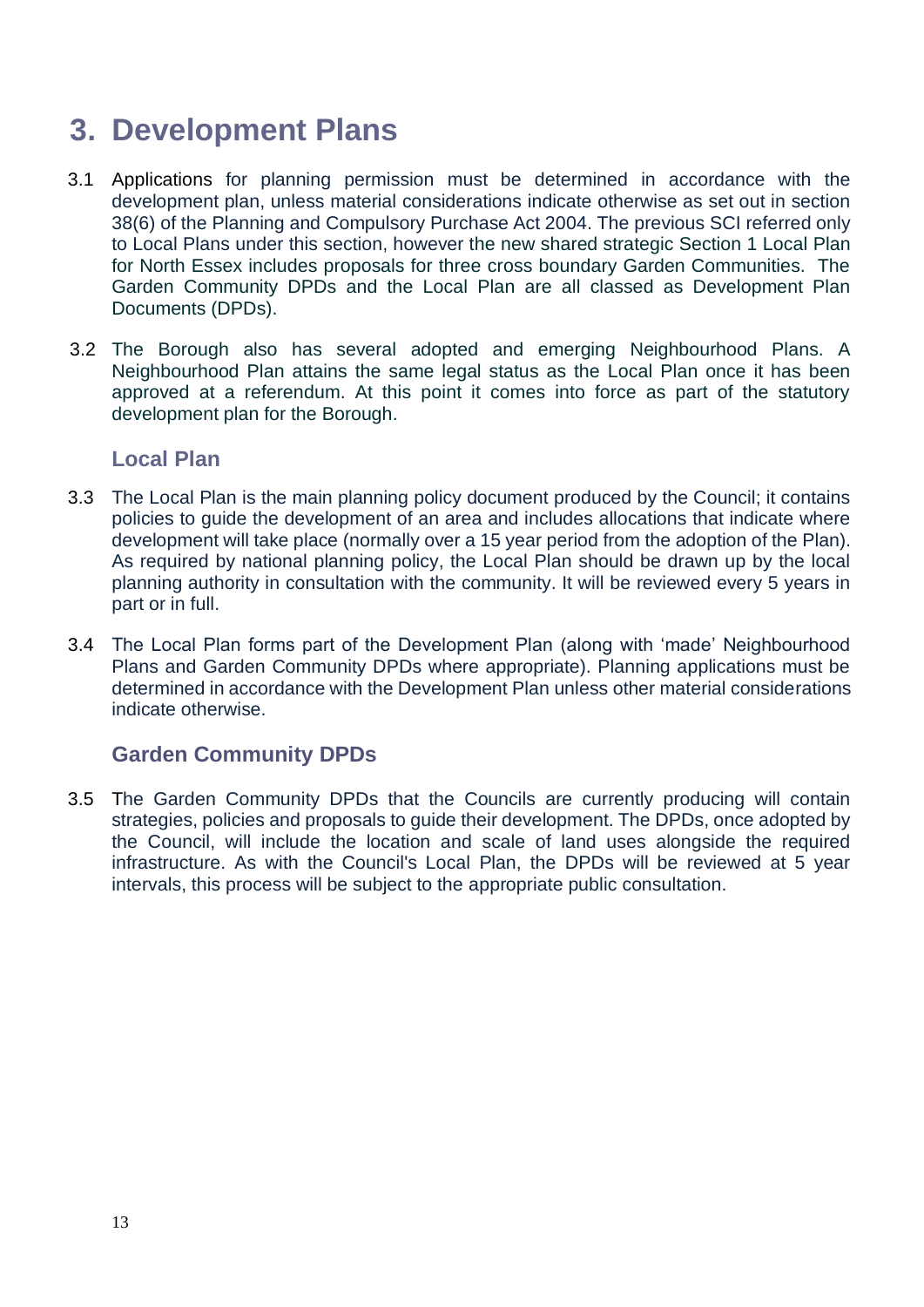#### **Consultation Methods**

3.7 The following table sets out a summary of the consultation stages and methods that Colchester Borough Council will use when consulting on development plans (the Local Plan and DPDs). Alongside the development plans, the relevant Sustainability Appraisal (SA)/ Strategic Environmental Assessment (SEA) will also be consulted upon. Please see section 6 on page 15 for further information on Sustainability Appraisals / SEAs.

| <b>DPD Plan Stage</b>                                             | <b>Consultation</b><br><b>Duration</b> | <b>Consultation Methods</b>                                                                                                                                                                                                                                                                                                                                                                                                                                                                                                        |
|-------------------------------------------------------------------|----------------------------------------|------------------------------------------------------------------------------------------------------------------------------------------------------------------------------------------------------------------------------------------------------------------------------------------------------------------------------------------------------------------------------------------------------------------------------------------------------------------------------------------------------------------------------------|
| Scoping<br>Consultation or<br><b>Issues and Options</b>           | Minimum of 6<br>weeks                  | Written / Email consultations with statutory consultees,<br>general consultees on our database, other relevant<br>stakeholders, individuals and organisations who have<br>expressed a wish to be consulted or have previously made<br>comments;<br>Consultation documents available on the Council's website<br>and hard copies available at the Council offices, and<br>libraries, as appropriate, and;<br>Inviting representations on the document through press<br>advertisements/articles and notice on the Council's website. |
| <b>Preferred Options</b><br>Consultation                          | Minimum of 6<br>weeks                  |                                                                                                                                                                                                                                                                                                                                                                                                                                                                                                                                    |
| Submission<br>Consultation and<br>Publicity of a plan<br>proposal | Minimum of 6<br>weeks                  |                                                                                                                                                                                                                                                                                                                                                                                                                                                                                                                                    |

*Table Three – DPD Consultations*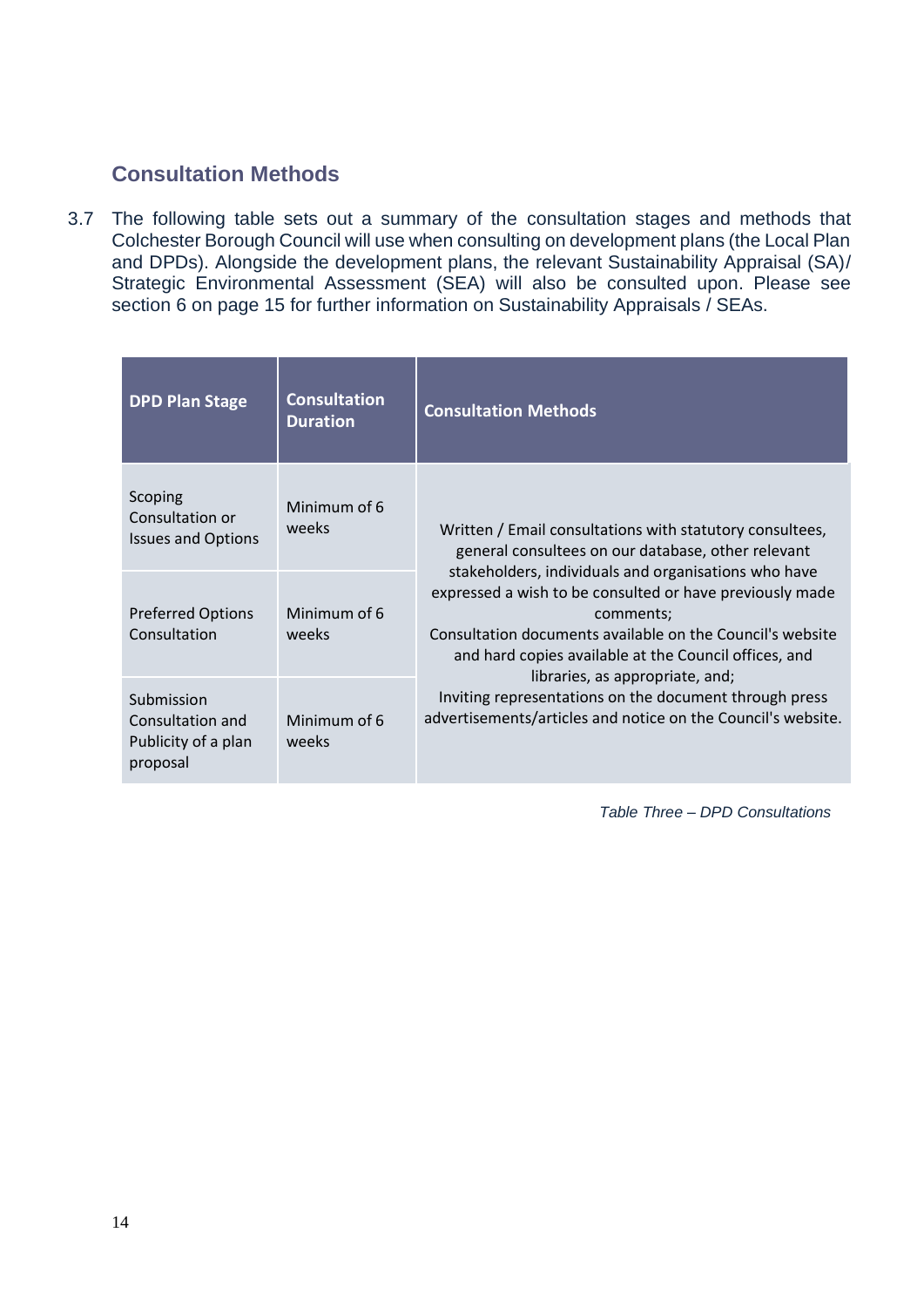# **4. Neighbourhood Plans and Neighbourhood Development Orders**

- 4.1 Neighbourhood Plans, which were introduced by the Localism Act 2011, allow designated groups of local people to prepare statutory development plans for their community, against which planning applications will be assessed.
- 4.2 Neighbourhood Plan Groups can grant planning permission through neighbourhood development orders and community right to build orders for specific development. They can set out planning policies in neighbourhood plans to guide the future development of an area, including identifying sites for new housing or safeguarding parks and playing fields.
- 4.3 Once a neighbourhood plan or order is approved it will be used to guide development and to help decide the outcome of planning applications in the area. The neighbourhood plan or order sits alongside other planning policy and needs to generally conform to local and national planning policy.
- 4.4 The statutory stages in the preparation and review / modification of these documents are set out in The Neighbourhood Planning (General) Regulations 2012 (as amended). From 2018 there is an obligation for local authorities to reflect their policies for giving advice or assistance to neighbourhood planning groups and their policies involving communities and other interested parties in the preliminary stages of plan-making within their Statement of Community Involvement : This includes advising on the survey area and the matters which may be expected to affect the development of their area or the planning of its development (Section 13) and plan preparation, timing and process as required in Section 15 (Local Development Scheme).
- 4.5 If a community wishes to simplify the process for allowing development a Neighbourhood Development Order (areas where specified development is permitted without the need to apply for planning permission) or a Community Right to Build Order (permission for small scale community led-schemes) can be implemented. These can be instead of, or in conjunction with, a neighbourhood plan and would result in effectively granting planning permission for certain types of development in specified areas. These orders, however, can't remove the need for other permissions such as Listed Building or Conservation Area consent.
- 4.6 Since Neighbourhood Plans and Orders aren't prepared by the Council; this SCI can't prescribe what methods of community consultation they should follow. The Council will, however, expect these documents to follow wherever possible the general principles and techniques set out in this SCI.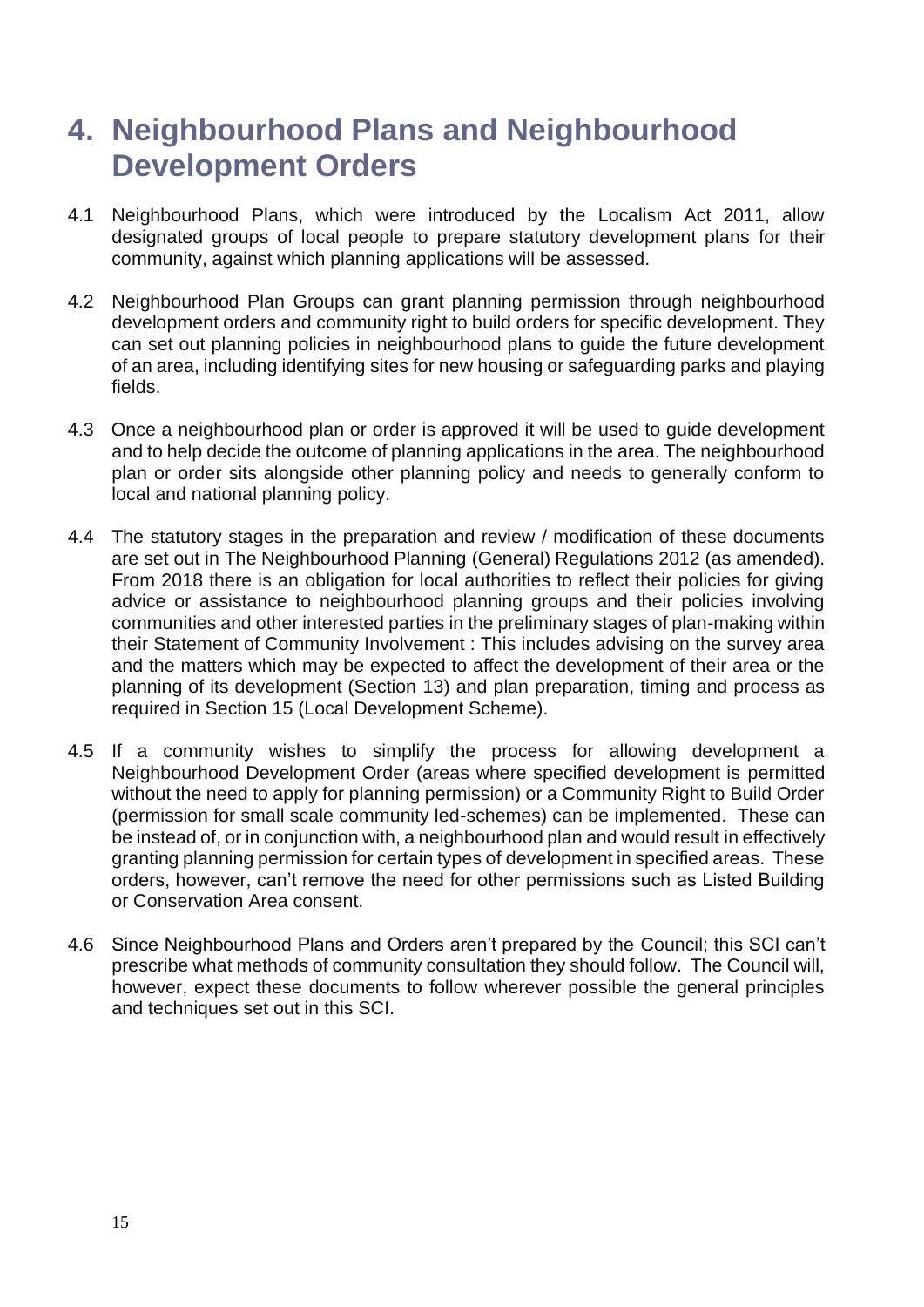4.7 Paragraph 48 of the Planning Practice Guidance states:

*'A qualifying body must consult any of the consultation bodies whose interest it considers may be affected by the draft neighbourhood plan or Order proposal. The consultation bodies are set out in Schedule 1 to the Neighbourhood Planning (General) Regulations 2012 (as amended). Other public bodies, landowners and the development industry should be involved in preparing a draft neighbourhood plan or Order. By doing this qualifying bodies will be better placed to produce plans that provide for sustainable development which benefits the local community whilst avoiding placing unrealistic pressures on the cost and deliverability of that development.'*

4.8 Paragraph 49 of the Planning Practice Guidance states:

*'A qualifying body should be inclusive and open in the preparation of its neighbourhood plan or Order and ensure that the wider community:*

- *• is kept fully informed of what is being proposed*
- *• is able to make their views known throughout the process*
- *• has opportunities to be actively involved in shaping the emerging neighbourhood plan or Order*
- *• is made aware of how their views have informed the draft neighbourhood plan or Order.'*
- 4.9 Notwithstanding the aforementioned consultation techniques applied by Neighbourhood Plan Groups the Council itself is required to consult with the public at various stages of the production of Neighbourhood Plans in line with the table shown below:

| Neighbourhood<br><b>Plan Stage</b>                                | <b>Consultation</b><br><b>Duration</b> | <b>Consultation Methods</b>                                                                                                                                                                                                                                                                                                                                                                                                                                                                                                    |
|-------------------------------------------------------------------|----------------------------------------|--------------------------------------------------------------------------------------------------------------------------------------------------------------------------------------------------------------------------------------------------------------------------------------------------------------------------------------------------------------------------------------------------------------------------------------------------------------------------------------------------------------------------------|
| Neighbourhood<br>Designation<br>Consultation                      | Minimum of 6<br>weeks                  | Written / Email consultations with statutory consultees, general<br>consultees on our database, other relevant stakeholders,<br>individuals and organisations who have expressed a wish to be<br>consulted or have previously made comments;<br>Consultation document available on the Council's website and<br>hard copies available at the Council offices, and libraries, as<br>appropriate, and;<br>Inviting representations on the document through press<br>advertisements/articles and notice on the Council's website. |
| Neighbourhood<br>Forum<br>Designation<br>Consultation             | Minimum of 6<br>weeks                  |                                                                                                                                                                                                                                                                                                                                                                                                                                                                                                                                |
| Submission<br>Consultation and<br>Publicity of a<br>plan proposal | Minimum of 6<br>weeks                  |                                                                                                                                                                                                                                                                                                                                                                                                                                                                                                                                |

*Table Four –Local Planning Authority held Neighbourhood Plan Consultations*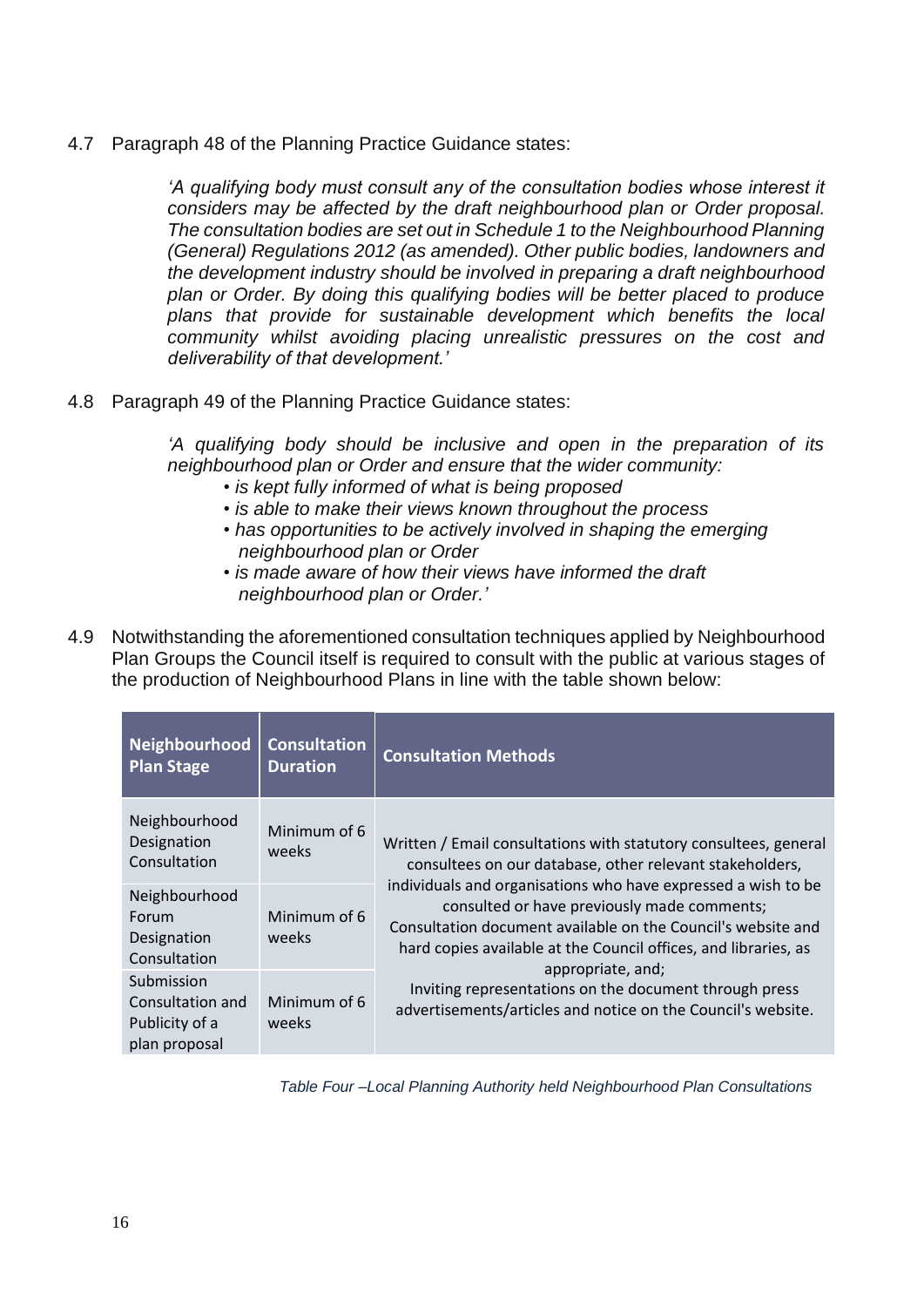# **What support do we offer to help prepare or review a neighbourhood plan?**

- 4.10 As the local planning authority, Colchester Borough Council (CBC) has a duty to give advice and support to parish councils and neighbourhood plan groups to assist in the preparation of a neighbourhood plan / neighbourhood development order. This specific requirement was set out in a letter to local authorities from Steve Quartermain, Chief Planner at the now Ministry of Housing, Communities and Local Government (MHCLG). The letter sets out forthcoming changes to regulations in relation to neighbourhood planning and SCIs which will come into place this year.
- 4.11 The emerging regulations have received royal assent and will require local authorities to set out within the SCI policies for giving advice or assistance to neighbourhood planning groups and their policies involving communities and other interested parties in the preliminary stages of plan-making: including advising on the survey area and the matters which may be expected to affect the development of their area or the planning of its development (Section 13) and plan preparation, timing and process as required in Section 15 (Planning and Compulsory Purchase Act 2004).
- 4.12 In line with the MHCLG letter the Council strongly supports neighbourhood planning and offer the following help throughout the process.

Statutory requirements at the time of Submission of the Neighbourhood Plan including:

- Arranging and paying for the independent examination
- Publicity and hosting of a webpage on the CBC website with information on it in relation to the Neighbourhood Plan examination;
- Make key documents available for viewing in the areas that are affected by the Neighbourhood Plans for example at local libraries as appropriate; and
- Organise an examination venue if required.
- Organising and funding the referendum
- Final Adoption Procedures to "Make" the Plan.

Further advice and guidance:

- Advice and an introductory meeting to discuss your aims and outline the process;
- Contact with a lead officer for your plan, who attends group meetings when appropriate and brings their own and other colleagues' professional experience to assist;
- Advice on engaging with your community and the need to record engagement;
- Advice on site appraisals and how to conduct site assessments;
- Advice on the types of evidence needed to write your plan and whom to consult;
- Review of your draft neighbourhood plan to ensure it meets the basic conditions;
- Guidance and support in relation to seeking specialist expertise and appointing consultants, if appropriate.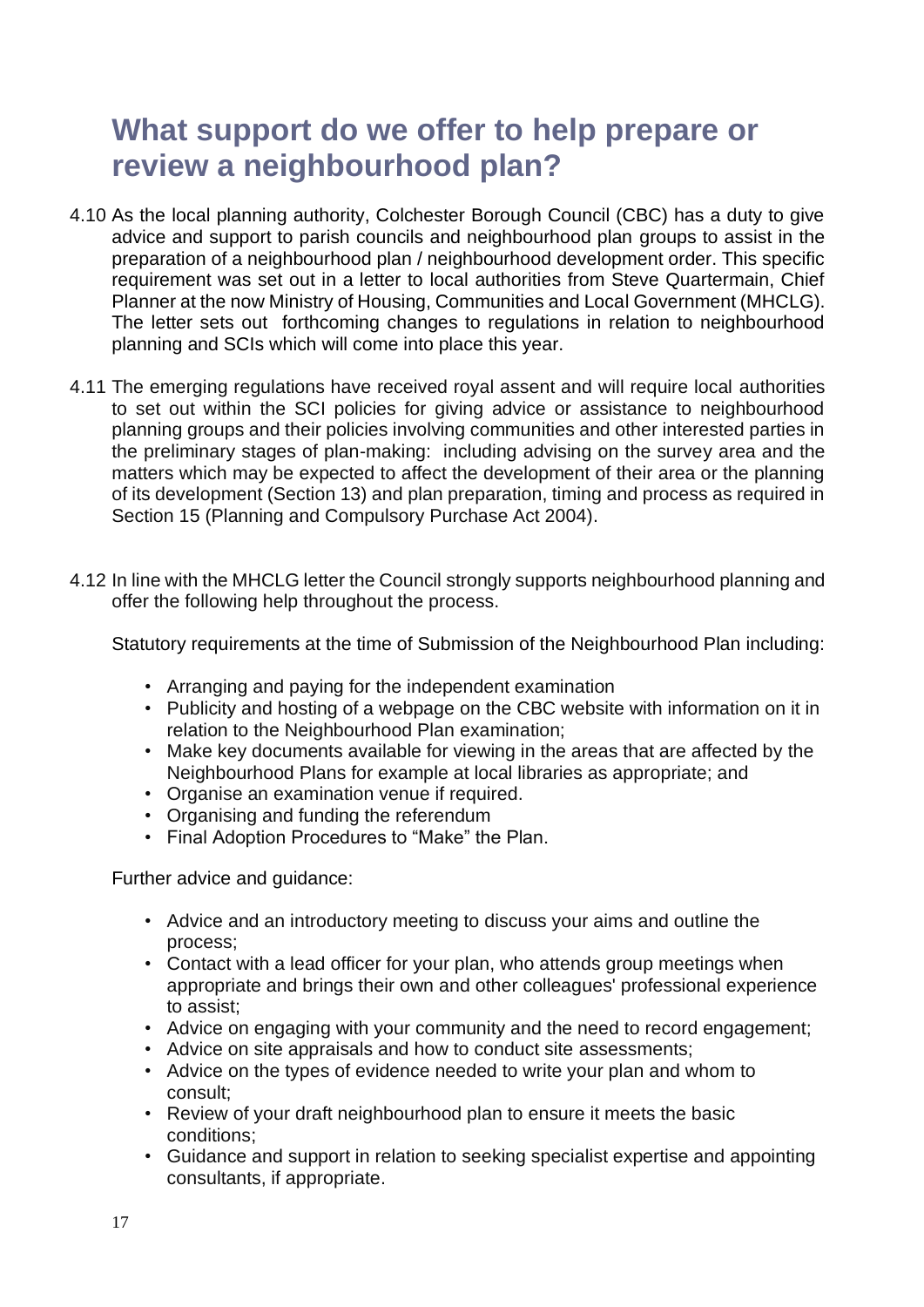#### **Further guidance and advice**

4.13 The Council is committed to facilitating the production of Neighbourhood Plans and is currently in the process of creating further documentation that will be available to all interested stakeholders. If you would like to find out more please contact [planning.policy@colchester.gov.uk](mailto:planning.policy@colchester.gov.uk) or visit the planning policy section of the Council's website.

# **5. Supplementary Planning Documents**

#### **What are Supplementary Planning Documents?**

5.1 Supplementary Planning Documents (SPDs) are intended to explain or provide further detail to policies or site allocations in a Local Plan document. They could take the form of design guides, area development briefs, master plans or issue based documents. They will be used in deciding planning applications and will help the Council defend its decisions at appeals.

#### **Consultation Methods**

5.2 When preparing Supplementary Planning Documents the Council will use the following method to engage with the local community:

| <b>SPD Stage</b>          | <b>Consultation</b><br><b>Duration</b> | <b>Consultation Methods</b>                                                                                                                                                                                                                  |
|---------------------------|----------------------------------------|----------------------------------------------------------------------------------------------------------------------------------------------------------------------------------------------------------------------------------------------|
| Draft SPD<br>Consultation | Minimum of 6 weeks                     | Written / Email consultations with statutory consultees, general<br>consultees on our database, other relevant stakeholders,<br>individuals and organisations who have expressed a wish to be<br>consulted or have previously made comments; |

5.3 In addition to the above, the Council will provide details of the progress of emerging Supplementary Planning Documents on its website and within the annual Monitoring Report. SPDs will be reviewed in light of consultation responses and where appropriate amended prior to being considered by Committee for formal adoption.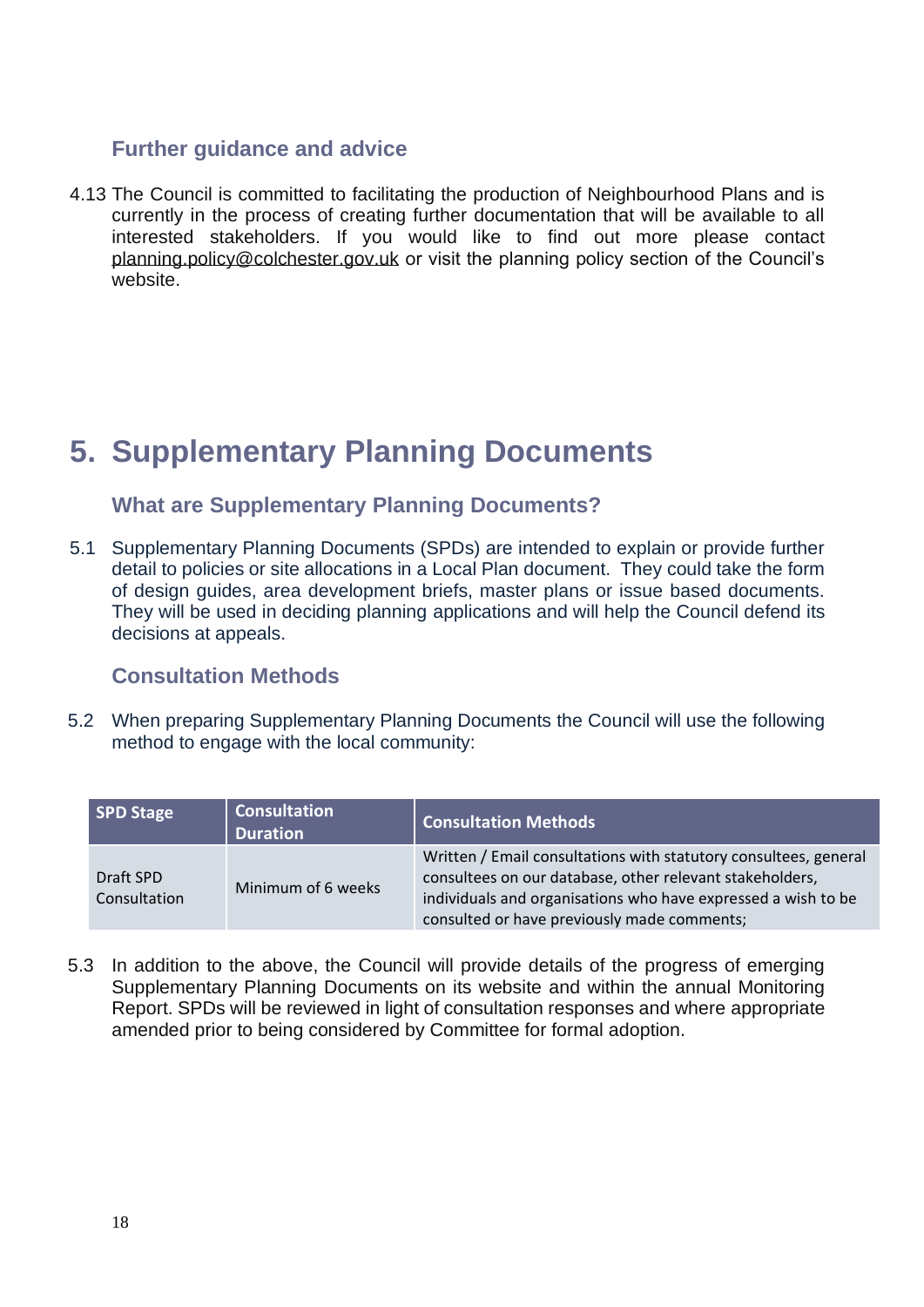# **6. Sustainability Appraisals and Strategic Environmental Assessment (SEA)**

#### **What are Sustainability Appraisals / SEA?**

- 6.1 Sustainability Appraisal (SA) is a requirement of the Planning and Compulsory Purchase Act 2004, with Strategic Environmental Assessment (SEA) deriving from the European Union Directive 2001/42/EC. It is common and good practice in the UK to combine the two processes into one, which is referred to as Sustainability Appraisal (SA). This process usually incorporates the requirements of the SEA Directive.
- 6.2 The Council is required by law to produce a Sustainability Appraisal (SA) (incorporating Strategic Environmental Assessment) all development plan documents excluding the Statement of Community Involvement, the Annual Monitoring Report, Supplementary Planning Documents (SPDs) and the Local Development Scheme. Neighbourhood Plans do not need to undertake Sustainability Appraisals. In some circumstances they may require an SEA and in all cases they are required to indicate how they contribute to Sustainable Development.
- 6.3 The Council will consult stakeholders in relation to Sustainability Appraisals/ SEAs alongside the Development Plans to which they pertain. Please see table 3 on page 10 for further information.
- 6.4 The Planning Act 2008 allows Local Planning Authorities to prepare SPDs without undertaking SA/SEA, as long as they screen for the need for a Sustainability Appraisal (SA) incorporating a Strategic Environmental Assessment (SEA) of the SPD as it is produced. In light of the 2008 Planning Act, the Councils are required to carry out a screening to ensure that the legal requirements for SA/SEA are met where there are impacts that have not been covered in the appraisal of the parent Development Plan Document (DPD).
- 6.5 The impact of the SPDs will be restricted to relatively specialist topic areas at a local level or site based considerations. Whilst they will help deliver district wide objectives the issues considered do not need to be as comprehensive as for the Local Plan. The SEA Directive suggests a possible exemption of SEA where the plan or programme would be likely not to have significant environmental effects. Appropriate Screening will be undertaken for all SPDs.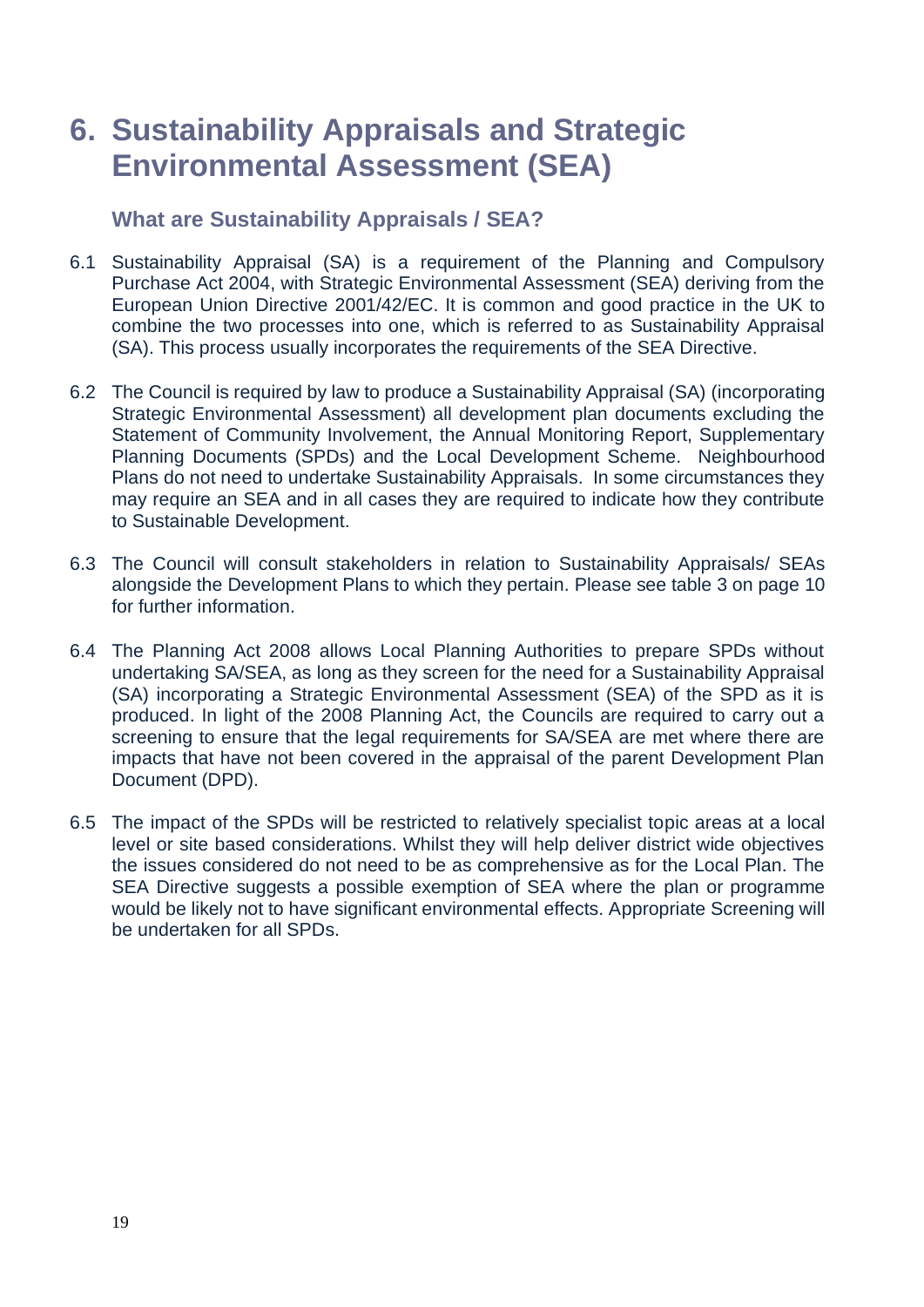# **7. Planning Applications**

### **Introduction**

7.1 Involvement of the community and stakeholders at an early stage of the planning application process is of great benefit to the public, organisations, authorities and the applicant themselves. The following section explains how the Council will seek to encourage awareness and involvement in the planning application process, starting with pre-application discussions and continuing through to the planning application stage, and in some cases, the planning appeal stage.

## **Before Submitting a Planning Application**

- 7.2 Before submitting a planning application applicants are recommended to consult with immediate neighbours and people who may be affected by proposals. For major applications (such as housing schemes of 10 or more dwellings) we strongly recommend additional measures to engage with the local community. Such measures should be proportionate to the scale of the proposed development and could include:
	- Consultation events with the local community;
	- Consultation with elected members, town and parish councillors;
	- Making detailed plans available for public view (including online on a website);
	- Press notices/leaflets or letters to nearby residents.
- 7.3 This should be effective in bringing draft proposals to the attention of the public, the local Town or Parish Council and other affected parties and provide opportunity to make comments. The purpose of early discussions between the community and developers is to encourage agreement within the community early on in the process and provide a better chance for schemes to be positively received. This process can benefit both parties. For developers it will ensure that key issues are addressed prior to planning applications being submitted and for the local community it will enable them to have an influence before proposals reach an advanced stage.
- 7.4 It is essential that any community involvement conducted by the developers be tailored to the nature and scale of the proposal. A broad list of consultation and community involvement methods is provided in appendix 2, along with details of when they are most suitable, their advantages and disadvantages, and resource implications.
- 7.5 The Council will expect the applicant to submit details of pre-application consultation as well as an explanation on how responses have been taken into account, alongside their planning application. In some cases it can also be a validation consideration, whereby applications will not be processed unless the Council is satisfied that adequate consultation has been undertaken by the developers.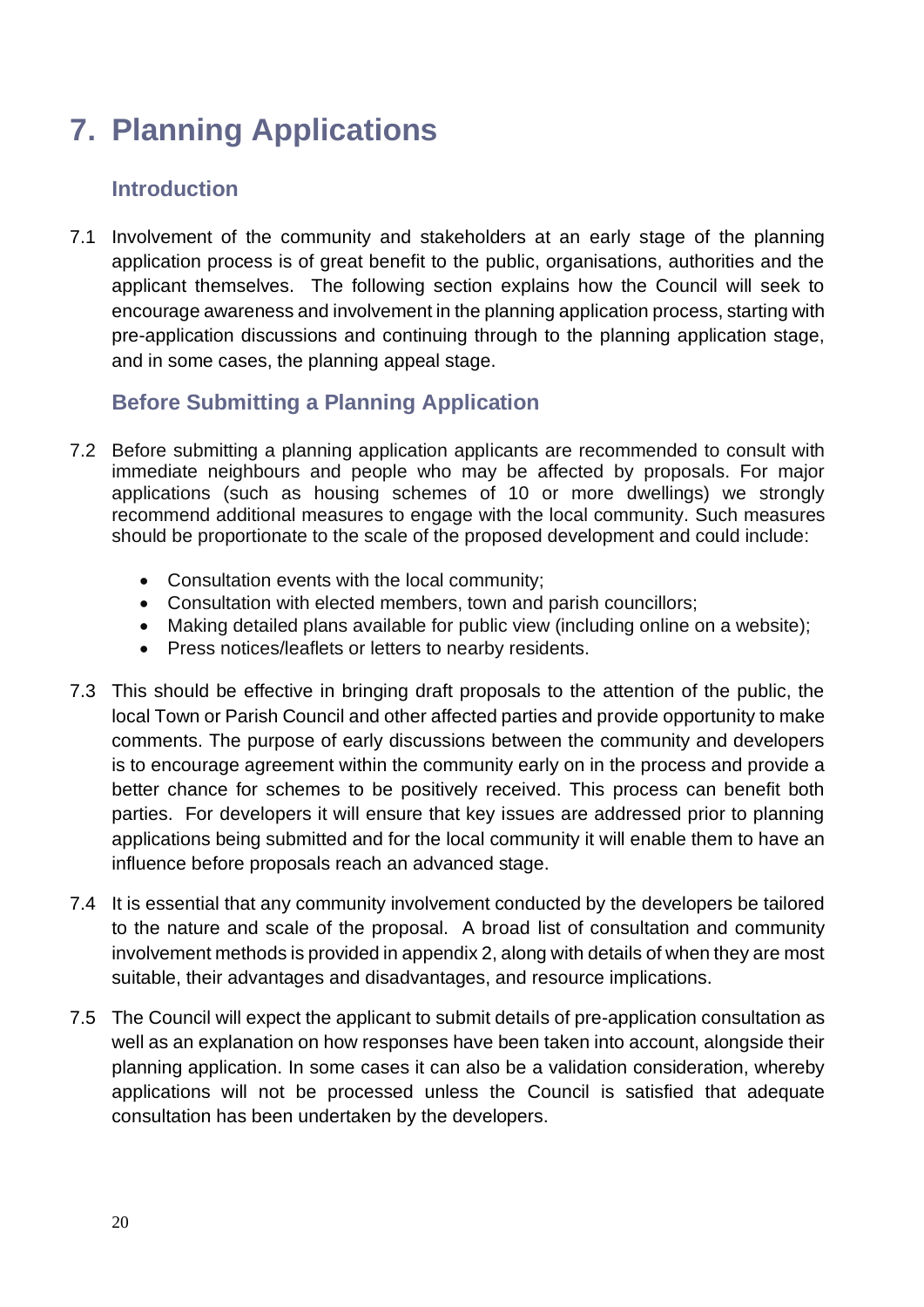- 7.6 The Council will engage in pre-application discussions with the developer that are often undertaken in confidence because of the various sensitivities of some schemes at this stage, but discussions are always recorded and are without prejudice to the later application. At this stage, the Council will be in a position to advise developers and help clarify the format, type and level of consultation to be undertaken. The Council has a schedule of charges for preliminary enquiries and pre-application advice. As part of this process we will also seek to engage elected members through our "Early Member Engagement Protocol" wherever this is applicable. This Protocol forms part of the Council's Constitution and can be read online.
- 7.7 In the case of larger applications the Council operates a Planning Performance Agreement (PPA) approach. Details of the applicable charges are available on the Council's website. A PPA is an agreement between the Council and applicants to provide a project management framework for major applications that may exceed the 13-week period for the determination of major applications. The PPA sets out the targets agreed by both parties for the levels and types of consultation required, information gathering process, consideration of options and agreement on design issues.

#### **Submission of a planning application**

- 7.8 The process of deciding planning applications is often of great public and local interest, and comments on proposals are welcomed. When deciding which applications are classed as major applications and therefore subject to wider community consultation in line with the Town and Country Planning (Development Management Procedure) (England) Order 2015 (as amended), the Government sets out the following criteria:
	- Residential developments comprising 10 or more dwellings;
	- A site area of 0.5 hectares or more where the number of dwellings is unknown;
	- Commercial proposals creating more than 1,000 square metres of floor space or on sites of 1 hectare or more; or
	- A change of use application involving the above.
- 7.9 The Government sets targets for the time taken to determine planning applications. These are currently 13 weeks for major applications and 8 weeks for all others. If an Environmental Impact Assessment is required as a result of the scale of development then this period will extend to 16 weeks, but this is not common. Before a decision is made, the case officer will prepare a report with a recommendation.
- 7.10 The recommendation will take into account the adopted Development Plan, the National Planning Policy Framework and any comments made by consultees and the public. However, the Council can only take into account comments relating to material planning considerations, which exclude non-planning considerations such as property values, loss of a private view over land, moral objections to development and commercial considerations.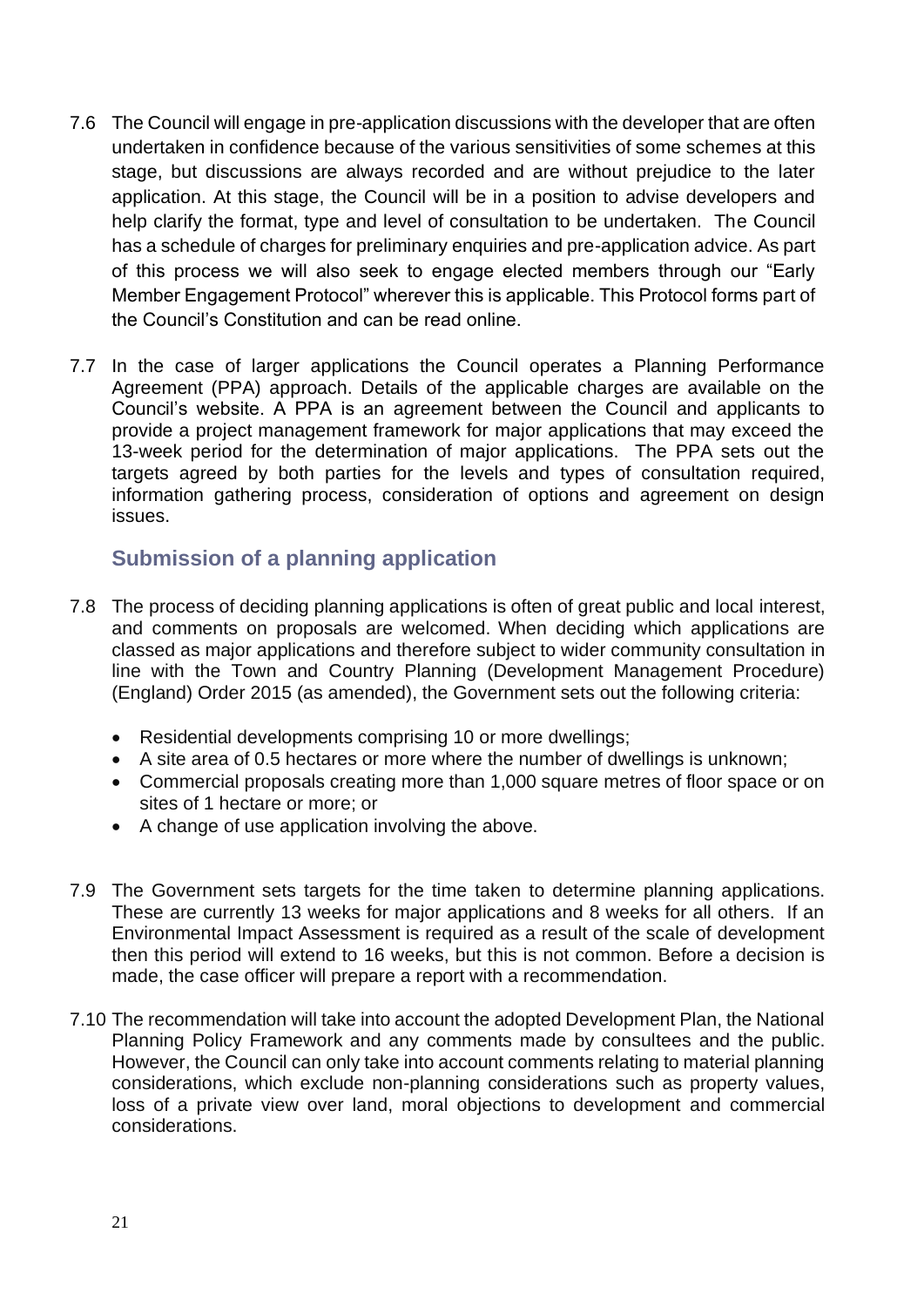### **Major Applications**

- 7.11 The level of consultation carried out for all major planning applications, will be determined by the council to ensure that it is appropriate. Statutory advertisements will be used as a means of consultation if required and as laid out in legislation, which means that it may be necessary to publish an advertisement in the newspaper and on a site notice to be displayed at the application site. We also recognise that any involvement will need to encourage participation and social inclusion to ensure that the local community is given every opportunity to influence the process.
- 6.12 A weekly list of all applications received appears on the council's website. Individual letters/emails will be sent in respect of every planning application where neighbouring properties/businesses can be identified. Parish and town councils will be consulted on every application within their parish boundaries. Where Neighbourhood Plans exist or are advanced in their preparation, relevant Groups / Forums will be consulted on all planning applications (and alterations to applications) within the Plan Area. Similarly, the elected ward members will be consulted on applications that fall within their wards.
- 7.13 It is important to note that whilst statutory requirements are met in all instances, the types of discretionary methods used and the length of consultation will need to suit the type of application and therefore the methods listed above are provided as a guideline of how we may consult, but is in no means intended to be prescriptive or exhaustive.

#### **Other Applications**

7.14 With regard to all other types of applications, officers will determine the appropriate level of consultation. Individual letters/emails will be sent to neighbouring properties/businesses and/or site notices used. Parish and town councils will be consulted on every application in their parish and where Neighbourhood Plans exist or are advanced in their preparation, relevant Groups / Forums will be consulted on all planning applications (and alterations to applications) within the Plan Area. Similarly, the elected ward members will be consulted on applications that fall within their wards. All the planning applications appear on the website.

#### **Sources of Information on applications**

7.15 Information on planning applications can be found in the following places:

## **The Planning Register**

- 7.16 Applications for planning permission must by law, be entered on a register within 14 days of receipt. Maintaining a planning register is a statutory obligation imposed on the Council by the Town and Country Planning Acts and the information is available for inspection by arrangement during office hours. In Colchester, all applications are held in an electronic format, and the register consists of two parts:
	- A register containing details of all current applications for planning permission, including plans and drawings;
	- A register that contains a permanent record of all applications and decisions since 1 July 1948 (including any order made, appeals and their outcome).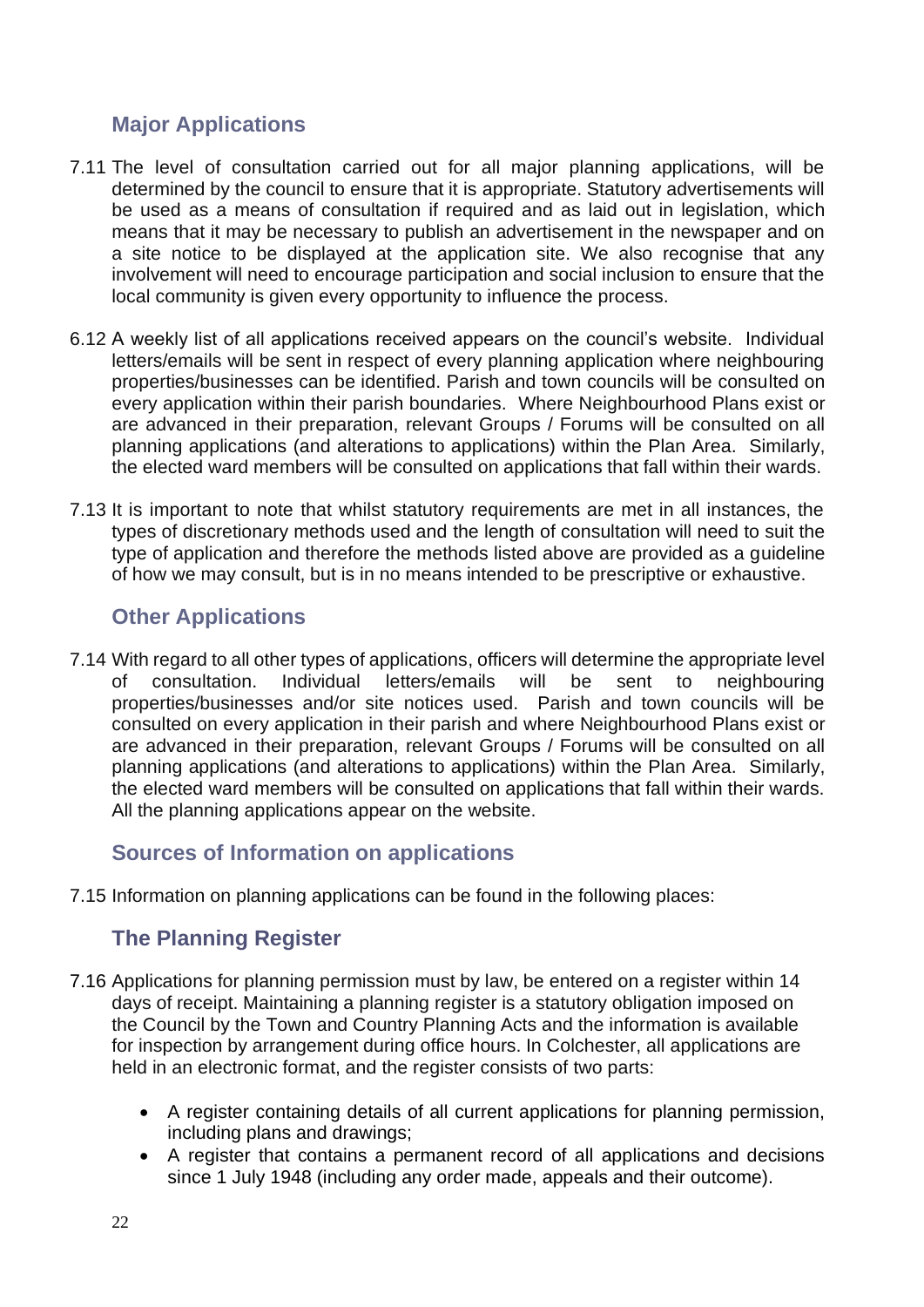7.17 Current planning applications, including plans and drawings and those dating back to the year 2000 can be viewed online using the Colchester Planning website. For those who do not have access to a computer the Council provides appropriate terminals at its Customer Service Centre for public use.

#### **Weekly Lists**

7.18 The statutory register does have limitations for general use and accordingly we also produce a weekly list. As the name suggests, this is a list of all new applications registered and decisions made the previous week.

#### **Advertising**

- 7.19 Regulations set out in the Town and Country Planning (Development Management Procedure) Order 2015 (as amended), the Planning (Listed Building and Conservation Areas) Regulations and the Planning (Listed Building and Conservation Areas) Act 1990, state that all planning applications need to be publicised, either by site notice or individual neighbour notification. A press notice and site notice is also required for the following types of application:
	- Erection of 10 or more dwellings or site area of 0.5 hectares or more;
	- Erection of 1000 square metres of floor space, or site area of 1 hectare or more;
	- An application subject of an environmental assessment;
	- An application that would affect a right of way, under Part III of the Wildlife and Countryside Act;
	- Development affecting listed buildings;
	- Development affecting the character or appearance of a conservation area; and
	- Departures from the Development Plan.
- 7.20 These requirements are subject to change and a press notice will only be used where required by legislation.

#### **Individual Letters**

- 7.21 We are aware of the need to provide an effective and efficient service, and to ensure that budgets are closely controlled. It is sometimes difficult to bring together these objectives with widespread public consultation on planning applications. The actual extent of consultation in each case will be determined having regard to the type of development involved.
- 7.22 Letters will only usually be sent to those properties directly affected by a proposal, which according to the Development Management Procedure Order 2015 is any adjoining owner or occupier. "Adjoining owner or occupier" means any land sharing a common boundary with the application site. Any further consultation will be at the discretion of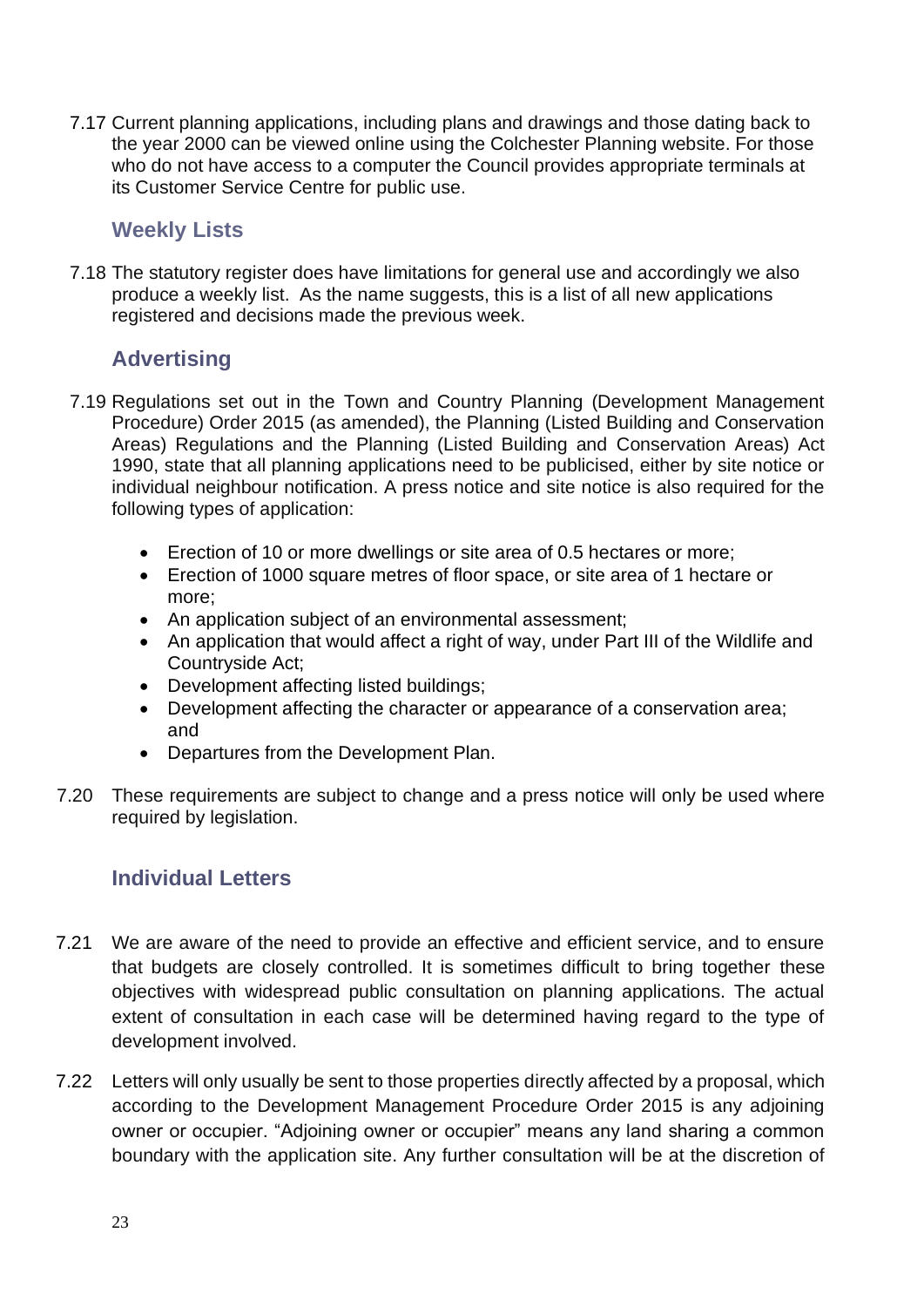the case officer. For example, in the case of rear extensions those to the rear will be consulted whilst those on the opposite side of the road may not be.

#### **Parish and Town Councils**

- 7.23 The Council is committed to close working with local representative bodies, as provided within part 8 of the Constitution. We have set up a forum for parish and town council clerks, which is held every two months. Although this is a corporate initiative there is opportunity to report on planning matters on a regular basis.
- 7.24 Planning workshops for Town and Parish Councillors include workshops on subjects including, material considerations, influencing the planning process, enforcement, appeals, planning law, design, legal obligations etc. These are usually held annually, while individual Parishes/Towns can ask for liaison meetings in between if they wish to discuss specific issues.

#### **Website**

7.25 Our website is increasingly being used as a tool for consultation. The website includes weekly lists of applications received and decisions made. These can be viewed by application number, address or by ward and comments can be sent direct. Committee agendas, reports, S106 agreements, planning enforcement activity and associated notices and a list of current appeals and appeal decisions can also be viewed. The Colchester Planning Online website now allows copies of the application forms, plans and drawings, and consultation comments to be viewed online. All enquiries can be made online, while a number of questions can be answered through self-service information.

## **Procedure for Dealing with Written Representations to Applications**

7.26 We currently notify neighbours within a week of registering a planning application and they are given 21 days to reply. All those wishing to comment on an application are encouraged to do so electronically using the Council's 'on-line planning' website. Whilst we will accept written letters and e-mails we will not acknowledge their receipt. Any representation received is redacted and placed on the Council's 'on-line planning' website and is available for viewing by the public. This also allows those people sending such representations to check safe receipt by the Council for themselves.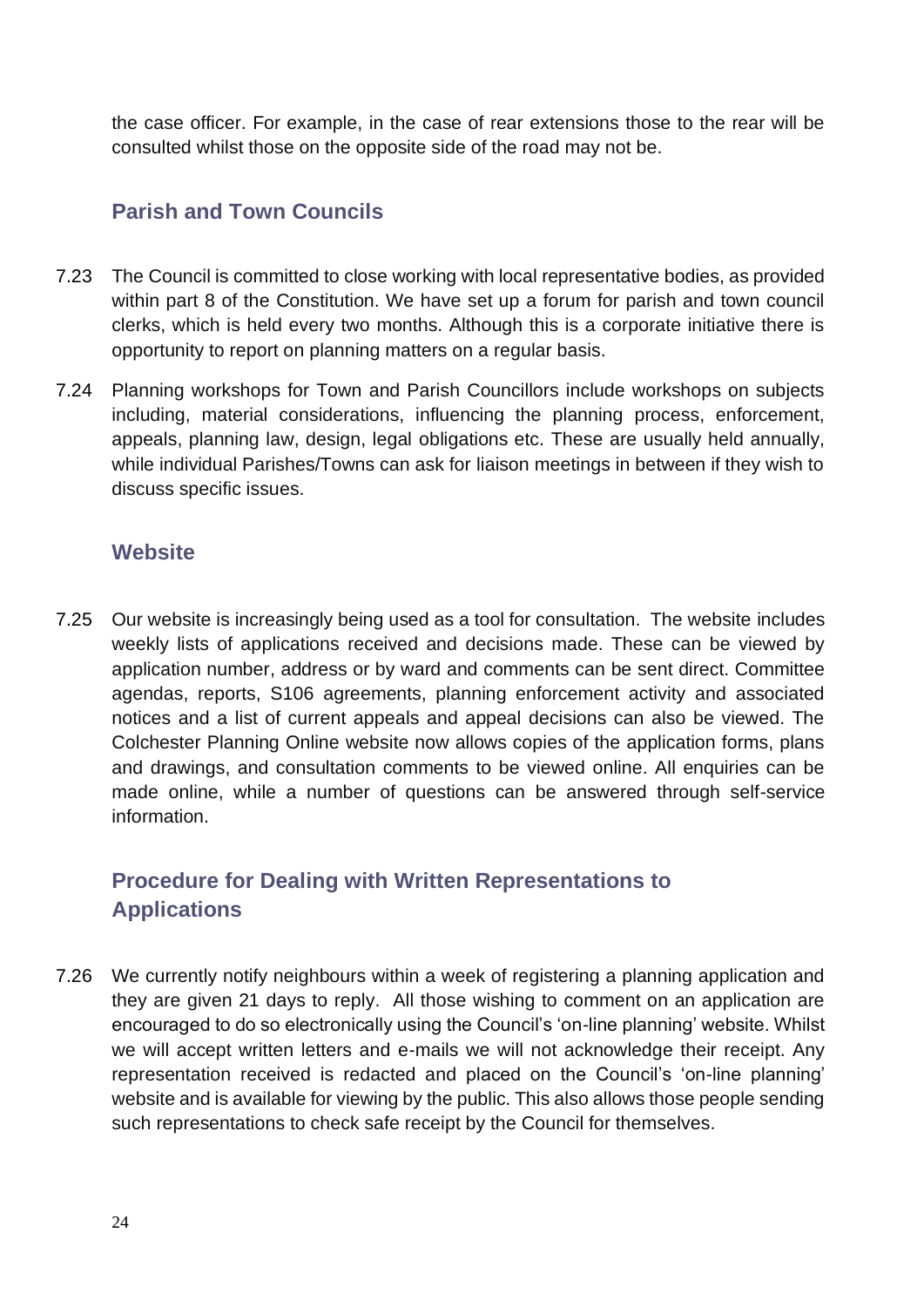7.27 The Planning Service does not respond in writing to comments about a planning application unless specifically requested, but all comments received are considered by the case officer, which may result in the application being revised. If the scheme is significantly changed or changed in a manner deemed to have a greater impact upon neighbours than the original submission we will try to repeat the consultation allowing, where possible, an extra 7-14 days for further comments (at the discretion of the case officer). Sometimes time constraints mean a shorter period is given for comments on revised plans and sometimes it is not possible to re-consult at all.

## **8. Determination of a planning application**

- 8.1 The receipt of one or more letters of objection will normally result in a major application being determined by committee if it is being recommended for approval or if it is subject to a S106 Agreement.
- 8.2 In the case of all other applications a decision will be made under delegated powers by the Planning Service unless that application has been subject to a 'call-in' by a Councillor. A 'call-in' is subject to a formal process and for it to be triggered automatically a councillor must make a valid request within 25 days of being notified of the application. Anyone can approach their councillor to have an application 'called-in' and thereby determined by the Planning Committee after public debate. It is important to note however that a councillor is not duty bound to request a 'call-in' if asked and should only do so if a material planning consideration is involved and public scrutiny is appropriate. Where an application is being reported to Committee a list of the different material planning considerations raised within the various comments received are summarised in the Committee report. Letters will not be accepted after 5pm on the day before Committee. Once the agenda has been prepared, anything received before 5pm on the day falling 2 days before the day of the committee meeting will be reported on an amendment sheet. Anything received after 5pm on the day falling 2 days before the day of the committee meeting will be reported verbally.
- 8.3 If an application is to be reported to committee this will be stated on the Council's online planning website. The full committee report is available 5 working days before the meeting on the website and in all council offices. Where an application has been subject to a valid 'call-in', the applicant and any person making an electronic submission via the Council's on-line planning web-site will be notified via e-mail of the relevant Committee date, 5 days prior to the meeting.
- 8.4 Public speaking is allowed at the committee comprising one representative speaking against an application and one speaking in support of a proposal. Each speaker is permitted to address the committee for up to 3 minutes. At the Chairman's discretion, and where prior notification has been given, further objectors will be allowed to speak on particularly complex or controversial applications. Usually this will be with a maximum number of 3 speakers for and 3 speakers against any application. Objectors are invited to view the application on-line to obtain a full list of objectors' comments to enable them to co-ordinate a reply in the event that more than one person wishes to speak. Ward Members may also speak on behalf of their electorate and will be allowed up to 5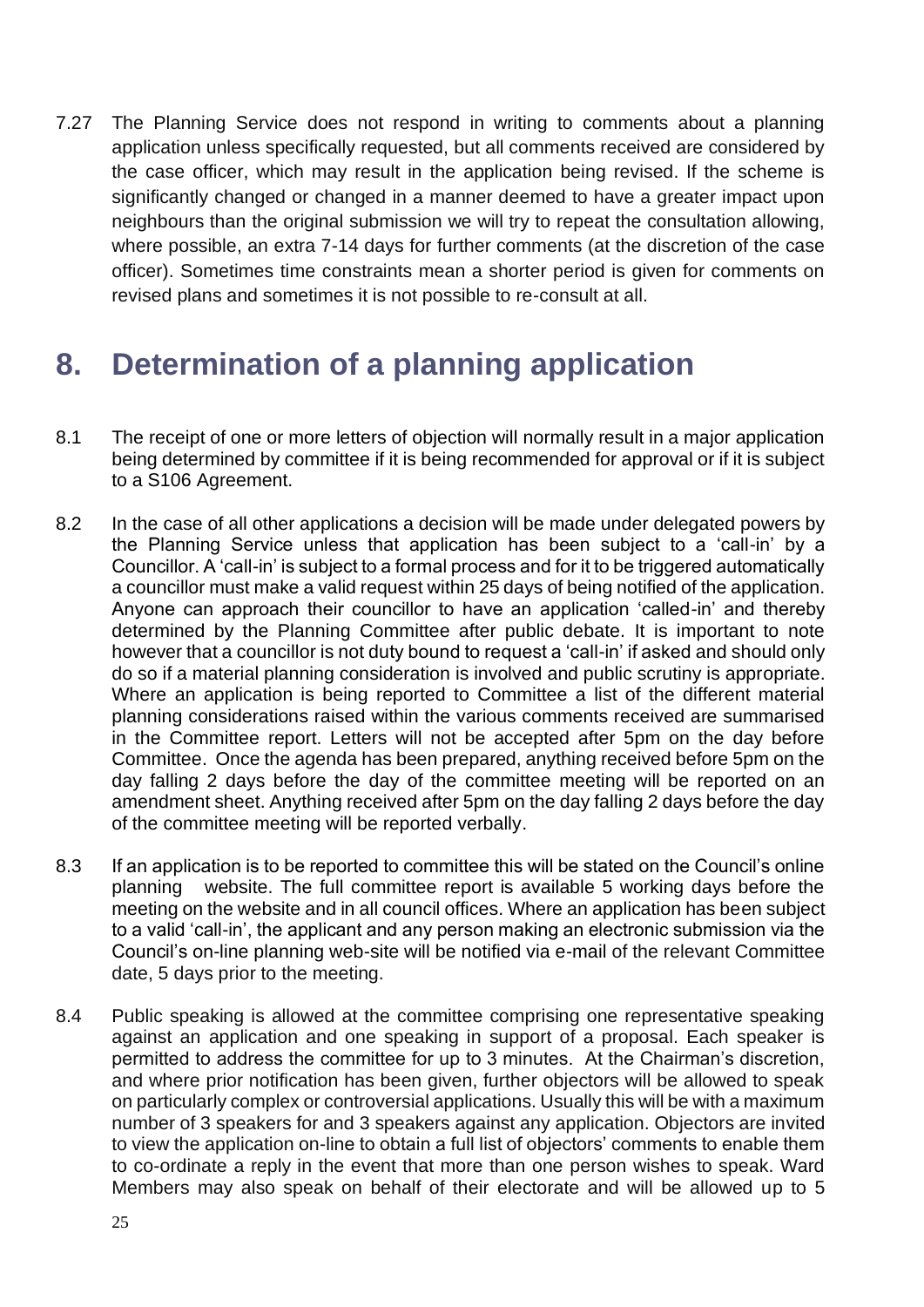minutes. Other Councillors will also be permitted to speak at the discretion of the Chair having regard to the strategic significance of the proposal and whether it raises matters of Borough wide interest. When a decision is reached, the website will state whether the application has been approved or refused and hold a full copy of the decision and approved drawings.

8.5 Further details on how to comment on planning applications at the Planning Committee can be found in our document 'Have your Say on Planning Applications' which is available on the website. Other relevant information includes "Planning Procedures Code of Practice" which is in Part 5 of The Constitution and is on the Council's website. It sets out general guidelines for borough councillors and council officers who are involved in planning applications and the Planning Committee. The information it contains may help provide background information to applicants and those commenting on the planning process. The Localism Act clarifies the ways in which councillors can be involved in the planning process and play an active part in local discussions.

# **9. Appeals**

9.1 When an appeal is made against the decision of the Council to refuse an application all previous correspondence is forwarded on to the Planning Inspectorate. Letters/emails are also sent to all those people who had previously been consulted/commented on the application, advising them of the appeal. Further representation can be made direct to the Planning Inspectorate. These procedures comply with the statutory procedures set out in S78 of the Town and Country Planning Act 1990 and the "Procedural Guide: Planning appeals – England" (available online via www.gov.uk).

# **10. Monitoring and review of the Statement of Community Involvement (SCI)**

- 10.1 The SCI provides flexibility to allow for appropriate changes in our approach to community involvement. Comments received on the quality or effectiveness of our consultation will be considered and used to inform future practice. If significant changes are required to meet new circumstances or legislation, a review of the Statement of Community Involvement will be undertaken.
- 10.2 Consultation exercises include opportunities for consultees to complete equality monitoring data forms. If completed, this helps us monitor the effectiveness of our policies surrounding equality and diversity and to make changes where required.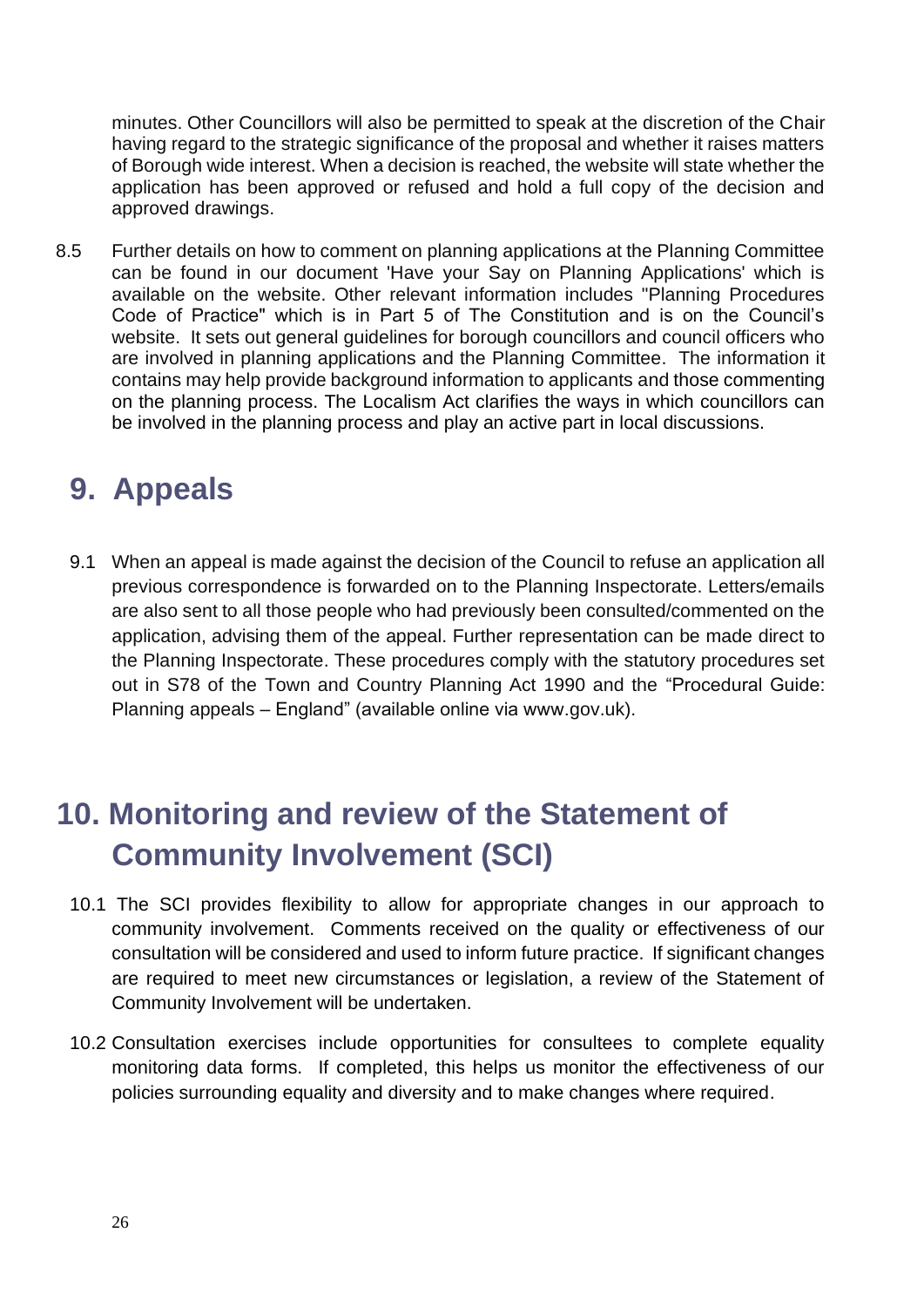# **Appendix 1: Further Information**

## **Legislation**

#### **The Town and Country Planning (Local Planning) (England) Regulations 2012**

http://www.legislation.gov.uk/uksi/2012/767/contents/made

#### **Neighbourhood Planning (General) Regulations 2012**

http://www.legislation.gov.uk/uksi/2012/637/pdfs/uksi\_20120637\_en.pdf

#### **The Town and Country Planning (Development Management Procedure) (England) Order 2015**

http://www.legislation.gov.uk/uksi/2015/595/contents/made

## **National Policy/Guidance**

#### **National Planning Policy Framework and Planning Practice Guidance.**

http://planningguidance.planningportal.gov.uk/

#### **Plain English Guide to the Planning System**

https://www.gov.uk/government/publications/plain-english-guide-to-the-planningsystem

#### **Planning Aid**

http://www.rtpi.org.uk/planning-aid/

#### **Planning Portal**

http://www.planningportal.gov.uk